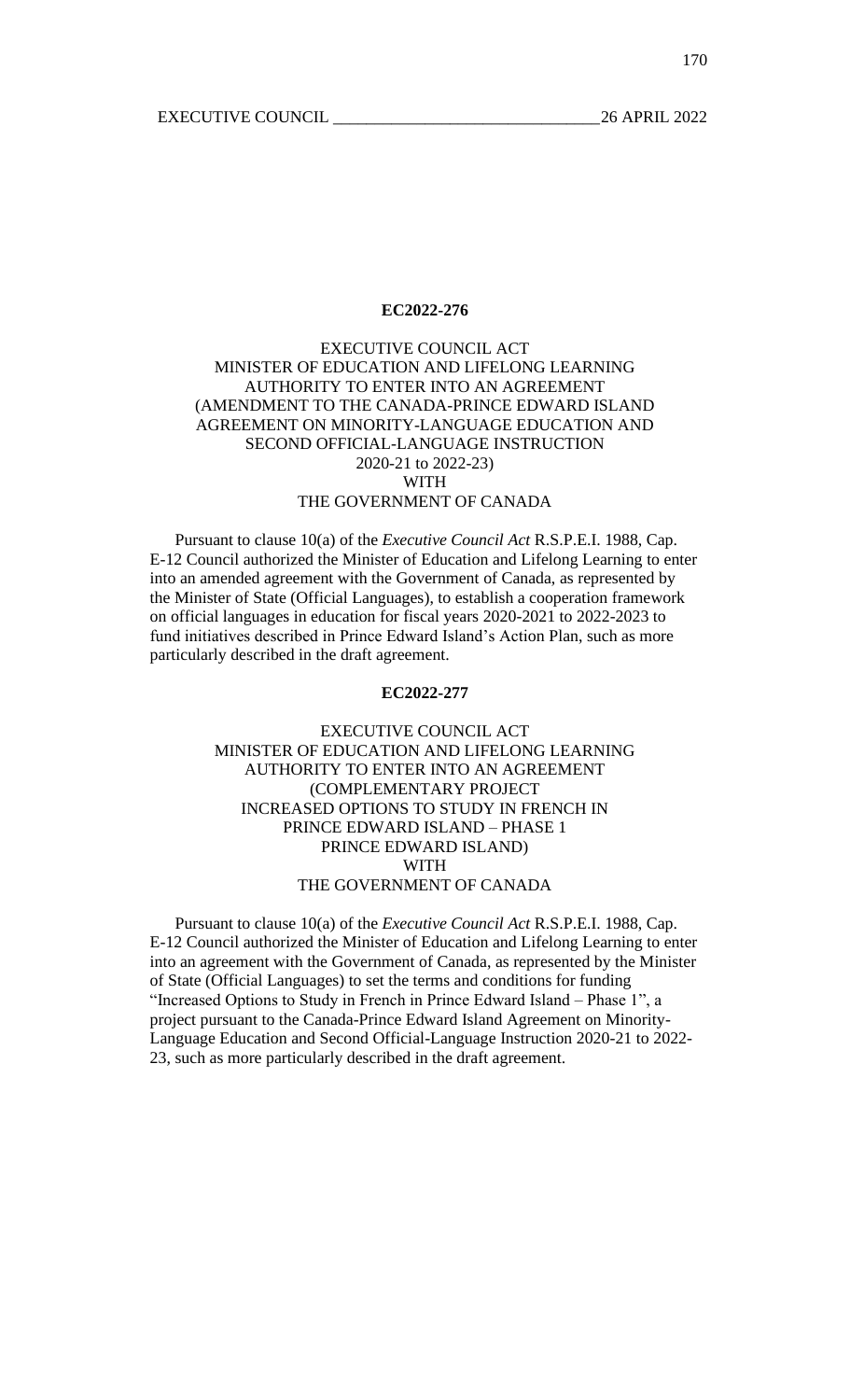EXECUTIVE COUNCIL 2022

### **EC2022-278**

# EXECUTIVE COUNCIL ACT MINISTER OF EDUCATION AND LIFELONG LEARNING AUTHORITY TO ENTER INTO AN AGREEMENT (COMPLEMENTARY PROJECT IMPLEMENTATION OF A STABILIZATION AND GROWTH PLAN FOR COLLÈGE DE L'ÎLE PRINCE EDWARD ISLAND) WITH THE GOVERNMENT OF CANADA

Pursuant to clause 10(a) of the *Executive Council Act* R.S.P.E.I. 1988, Cap. E-12 Council authorized the Minister of Education and Lifelong Learning to enter into an agreement with the Government of Canada, as represented by the Minister of State (Official Languages), to set the terms and conditions for funding "Implementation of Stabilization and Growth Plan for Collège de L'Île", a project pursuant to the Canada-Prince Edward Island Agreement on Minority-Language Education and Second Official-Language Instruction 2020-21 to 2022- 23, such as more particularly described in the draft agreement.

## **EC2022-279**

# EXECUTIVE COUNCIL ACT MINISTER OF TRANSPORTATION AND INFRASTRUCTURE AUTHORITY TO ENTER INTO AN AGREEMENT (LICENSE AGREEMENT) WITH THE GOVERNMENT OF CANADA

Pursuant to clause 10(a) of the *Executive Council Act* R.S.P.E.I. 1988, Cap. E-12 Council authorized the Minister of Transportation and Infrastructure to enter into a license agreement with the Government of Canada, as represented by the Minister of Fisheries and Oceans to establish the conditions for the installation and occupation of a floating dock system on a twenty-four thousand (2400) square metre portion of land covered by water adjacent to PID #512012 located at French River, Lot #21, Prince County, for the period May 1, 2022 to April 30, 2023, such as more particularly described in the draft agreement.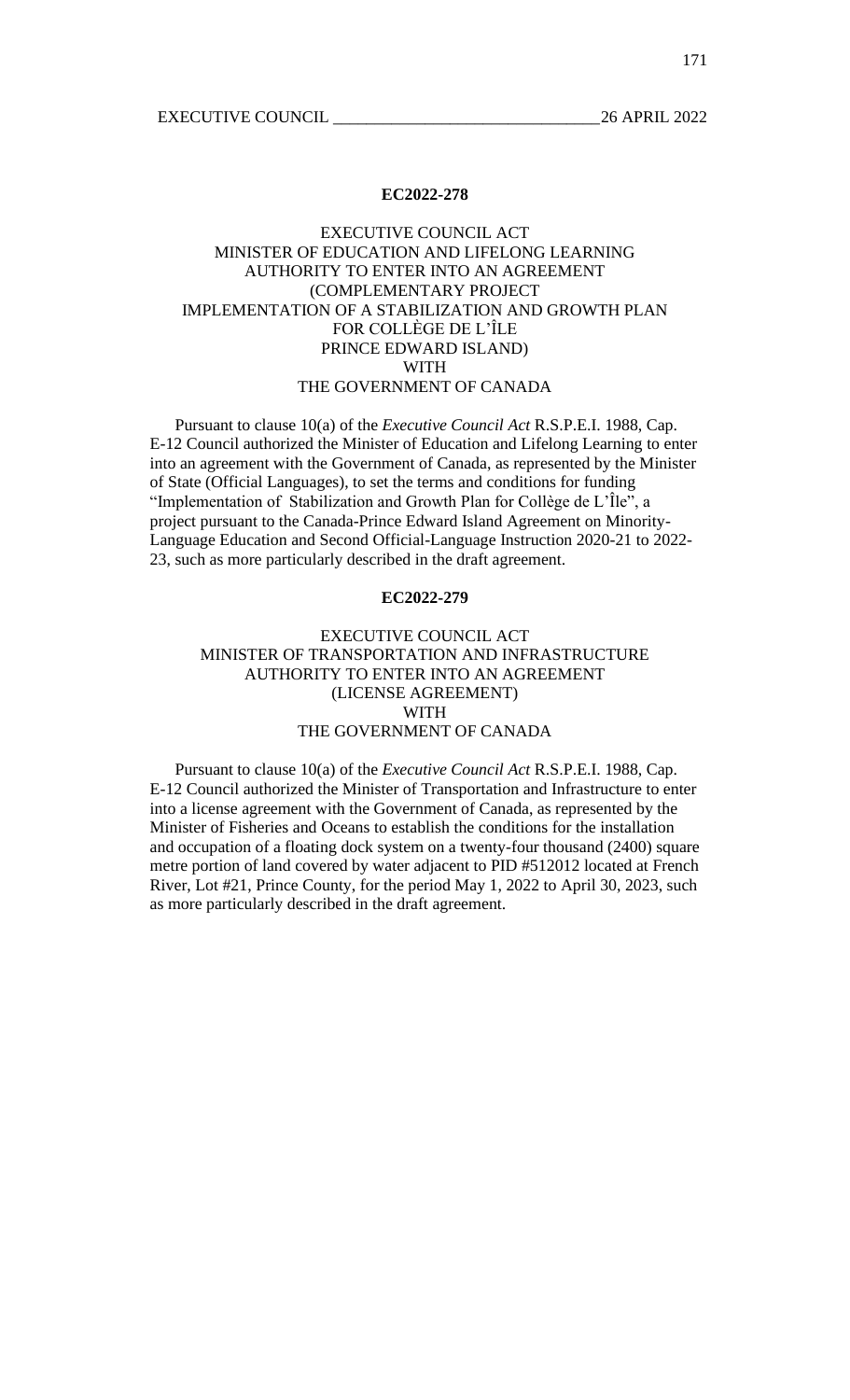# FINANCIAL ADMINISTRATION ACT AUTHORITY TO CANCEL AND DISCLOSE CERTAIN DEBT STUDENT FINANCIAL ASSISTANCE CORPORATION

Pursuant to subsection 26(1) of the *Financial Administration Act* R.S.P.E.I. 1988, Cap. F-9 Council authorized cancellation of debt from thirty-two (32) accounts owing to the Student Financial Assistance Corporation in the total amount of \$199,228.00, as at March 31, 2022.

Further, pursuant to subsection 26.2(3)(b) of the said *Financial Administration Act*, R.S.P.E.I. 1988, Cap. F-9 Council disclosed the following authorized cancellations:

# **SCHEDULE** (CANCELLATIONS)

| <b>Borrower</b>  | <b>Address</b>                  | <b>Total Debt,</b><br><b>Including Interest</b> |
|------------------|---------------------------------|-------------------------------------------------|
| 32 Student Loans | Exempt per Section $26.2(3)(b)$ | \$199,228.00                                    |
| Total            |                                 | \$199,228.00                                    |

### **EC2022-281**

# PRINCE EDWARD ISLAND LANDS PROTECTION ACT PETITION TO ACQUIRE A LAND HOLDING 100785 P.E.I. INC. (APPROVAL)

Pursuant to section 5 of the *Prince Edward Island Lands Protection Act* R.S.P.E.I. 1988, Cap. L-5 Council granted permission to 100785 P.E.I. Inc. of Charlottetown, Prince Edward Island to acquire a land holding of approximately forty-one decimal five five (41.55) acres of land at Grand River, Lot 14, Prince County, Province of Prince Edward Island, being acquired from John Stiefel Jr. of Berlin, Connecticut.

#### **EC2022-282**

## PRINCE EDWARD ISLAND LANDS PROTECTION ACT PETITION TO ACQUIRE A LAND HOLDING 101619 P.E.I. INC. (APPROVAL)

Pursuant to section 5 of the *Prince Edward Island Lands Protection Act* R.S.P.E.I. 1988, Cap. L-5 Council granted permission to 101619 P.E.I. Inc. of Charlottetown, Prince Edward Island to acquire an interest, by way of share purchase in a land holding of approximately nine decimal zero five (9.05) acres of land at Brackley Beach, Lot 33, Queens County, Province of Prince Edward Island, being acquired from Isaac MacPherson of Brackley Beach, Prince Edward Island.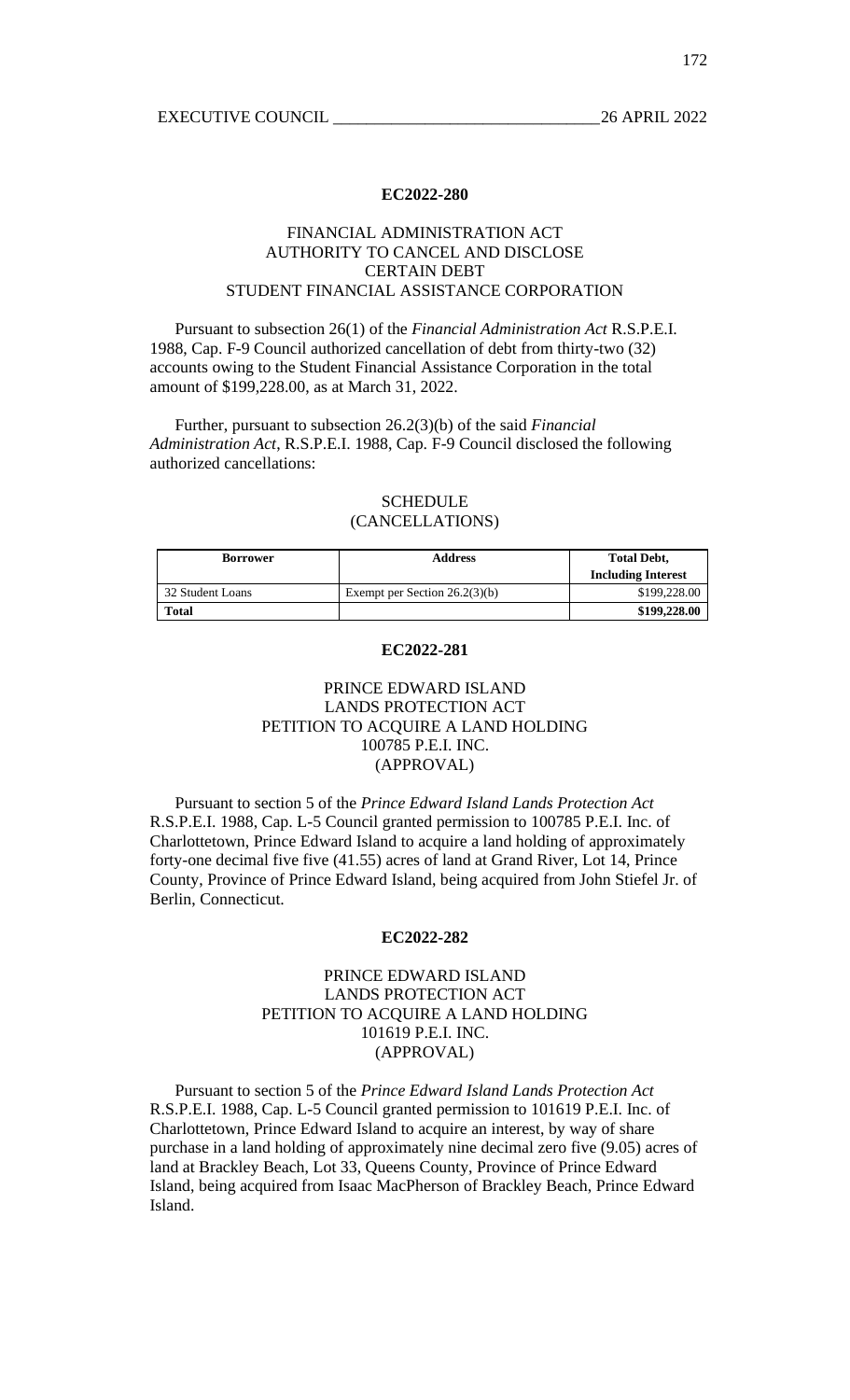# PRINCE EDWARD ISLAND LANDS PROTECTION ACT PETITION TO ACQUIRE A LAND HOLDING 102487 P.E.I. INC. (APPROVAL)

Pursuant to section 5 of the *Prince Edward Island Lands Protection Act* R.S.P.E.I. 1988, Cap. L-5 Council granted permission to 102487 P.E.I. Inc. of Indian River, Prince Edward Island to acquire a land holding of approximately two decimal one two (2.12) acres of land at Brackley Beach, Lot 33, Queens County, Province of Prince Edward Island, being acquired from Donald E. Cashen and June Cashen, both of Dartmouth, Nova Scotia.

## **EC2022-284**

# PRINCE EDWARD ISLAND LANDS PROTECTION ACT PETITION TO ACQUIRE A LAND HOLDING 102818 P.E.I. INC. (APPROVAL)

Pursuant to section 5 of the *Prince Edward Island Lands Protection Act* R.S.P.E.I. 1988, Cap. L-5 Council granted permission to 102818 P.E.I. Inc. of Charlottetown, Prince Edward Island to acquire a land holding of approximately two decimal six one (2.61) acres of land at Morell, Lot 40, Kings County, Province of Prince Edward Island, being acquired from Maritime Home Improvement Limited of Saint John, New Brunswick.

## **EC2022-285**

# PRINCE EDWARD ISLAND LANDS PROTECTION ACT PETITION TO ACQUIRE A LAND HOLDING AFFLECK CONSTRUCTION INC. (APPROVAL)

Pursuant to section 5 of the *Prince Edward Island Lands Protection Act* R.S.P.E.I. 1988, Cap. L-5 Council granted permission to Affleck Construction Inc. of Mount Stewart, Prince Edward Island to acquire a land holding of approximately four decimal one one (4.11) acres of land at Charlottetown, Queens County, Province of Prince Edward Island, being acquired from Montgomery Heights Inc. of New Haven, Prince Edward Island.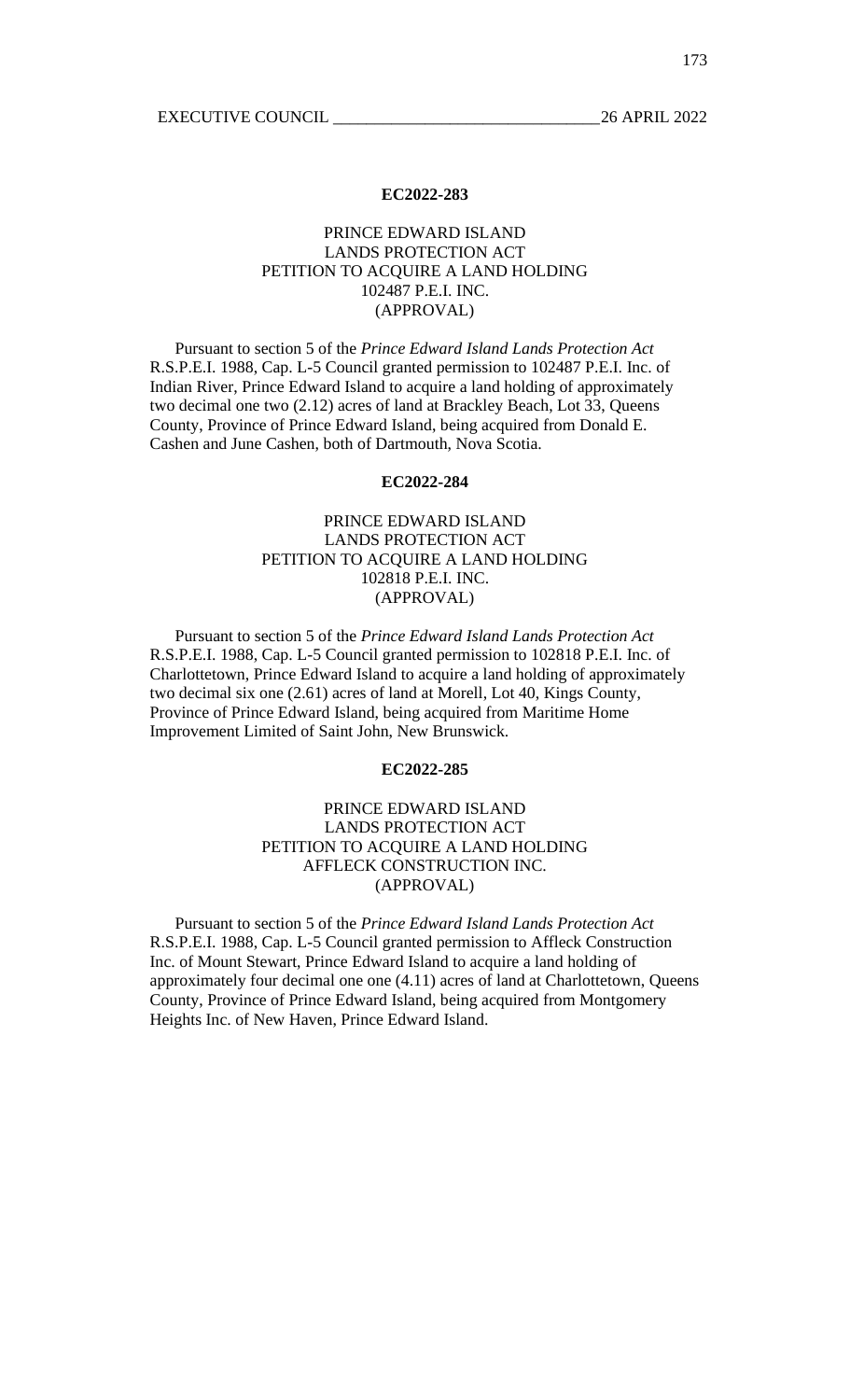## PRINCE EDWARD ISLAND LANDS PROTECTION ACT PETITION TO ACQUIRE A LAND HOLDING ALBERT E. WAUGH & SONS LTD. (APPROVAL)

Pursuant to section 5 and section 9 of the *Prince Edward Island Lands Protection Act* R.S.P.E.I. 1988, Cap. L-5 Council granted permission to Albert E. Waugh & Sons Ltd. of Summerside, Prince Edward Island to acquire a land holding of approximately nineteen decimal one three (19.13) acres of land at North Bedeque, Lot 25, Prince County, Province of Prince Edward Island, being acquired from Judith Clark of Summerside, Prince Edward Island PROVIDED THAT the said real property is identified for non-development use pursuant to the Land Identification Regulations (EC606/95) made under the said Act.

## **EC2022-287**

# PRINCE EDWARD ISLAND LANDS PROTECTION ACT PETITION TO ACQUIRE A LAND HOLDING AMAR SEAFOODS PEI LTD. (APPROVAL)

Pursuant to section 5 of the *Prince Edward Island Lands Protection Act* R.S.P.E.I. 1988, Cap. L-5 Council granted permission to Amar Seafoods PEI Ltd. of Charlottetown, Prince Edward Island to acquire a land holding of approximately two decimal zero three (2.03) acres of land at Victoria, Lot 29, Queens County, Province of Prince Edward Island, being acquired from MNP Ltd. of Halifax, Nova Scotia.

## **EC2022-288**

# PRINCE EDWARD ISLAND LANDS PROTECTION ACT PETITION TO ACQUIRE A LAND HOLDING ATLANTIC PURE GRAINS LTD. (APPROVAL)

Pursuant to section 5 and section 9 of the *Prince Edward Island Lands Protection Act* R.S.P.E.I. 1988, Cap. L-5 Council granted permission to Atlantic Pure Grains Ltd. of Mount Albion, Prince Edward Island to acquire a land holding of approximately six decimal six six (6.66) acres of land at Belle River, Lot 62, Queens County, Province of Prince Edward Island, being acquired from Atlantic Soy Corp. of Belle River, Prince Edward Island SUBJECT TO the condition that the said real property not be subdivided. The condition preventing subdivision shall be binding on the said Atlantic Pure Grains Ltd. and on all successors in title.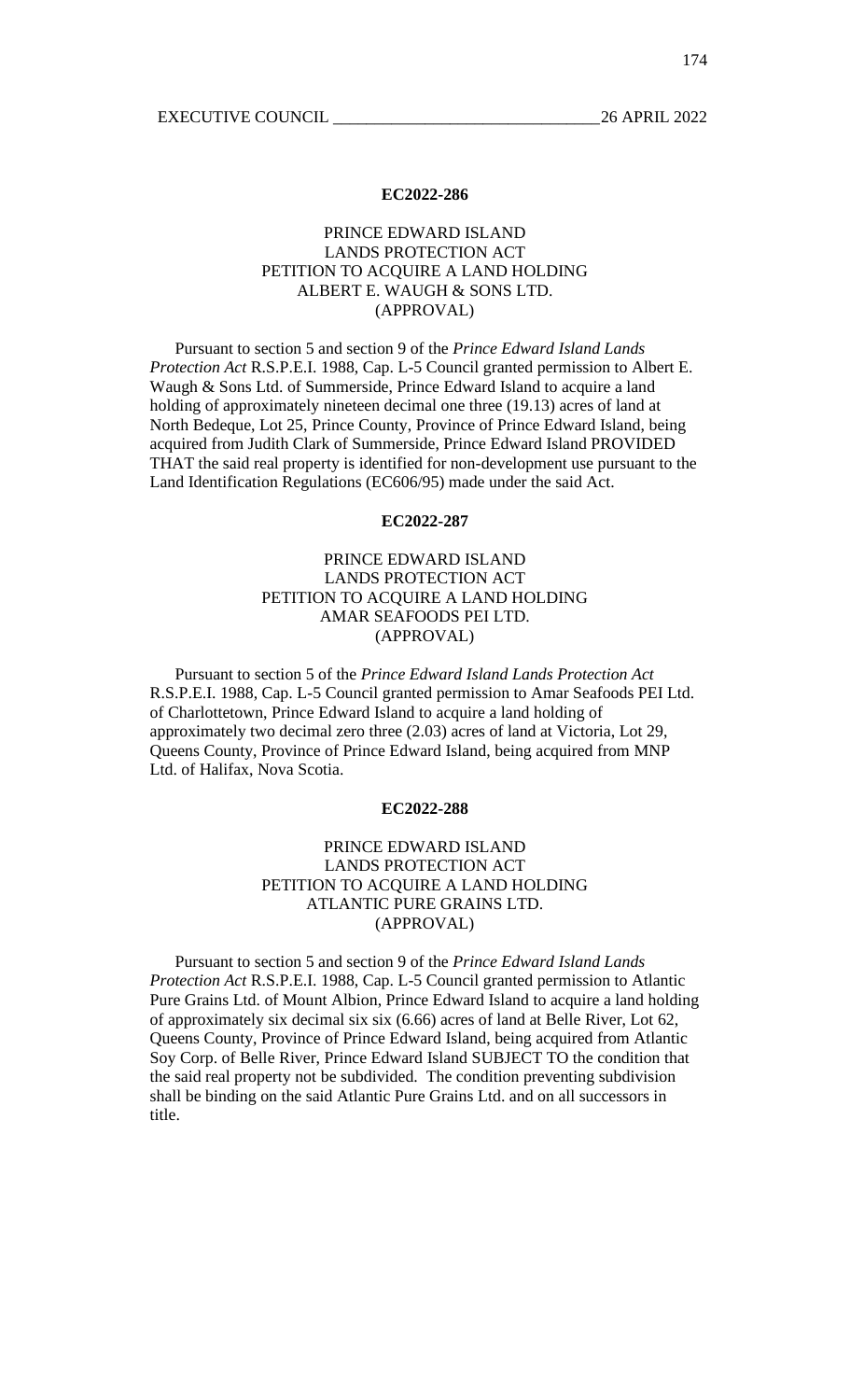# PRINCE EDWARD ISLAND LANDS PROTECTION ACT PETITION TO ACQUIRE A LAND HOLDING CARDIGAN RIVER HOMEOWNERS ASSOCIATION INC. (APPROVAL)

Pursuant to section 5 of the *Prince Edward Island Lands Protection Act* R.S.P.E.I. 1988, Cap. L-5 Council granted permission to Cardigan River Homeowners Association Inc. of Brudenell, Prince Edward Island to acquire a land holding of approximately four decimal two seven (4.27) acres of land at Georgetown Royalty, Lot 53, Kings County, Province of Prince Edward Island, being acquired from Marwood Properties Inc. of Brudenell, Prince Edward Island.

## **EC2022-290**

# PRINCE EDWARD ISLAND LANDS PROTECTION ACT PETITION TO ACQUIRE A LAND HOLDING CYNBYR BERRY FARM INC. (APPROVAL)

Pursuant to section 5 and section 9 of the *Prince Edward Island Lands Protection Act* R.S.P.E.I. 1988, Cap. L-5 Council granted permission to Cynbyr Berry Farm Inc. of Church Road, Prince Edward Island to acquire a land holding of approximately forty-nine decimal two six (49.26) acres of land at Byrnes Road, Lot 39, Kings County, Province of Prince Edward Island, being acquired from Cynthia Byrne, Gerard Byrne, Nicholas Byrne, Patrick Byrne and Earl Byrne, all of Byrnes Road, Prince Edward Island PROVIDED THAT the said real property is identified for non-development use pursuant to the Land Identification Regulations (EC606/95) made under the said Act.

## **EC2022-291**

# PRINCE EDWARD ISLAND LANDS PROTECTION ACT PETITION TO ACQUIRE A LAND HOLDING EAGLE PIER HOLDINGS LTD. (APPROVAL)

Pursuant to section 5 of the *Prince Edward Island Lands Protection Act* R.S.P.E.I. 1988, Cap. L-5 Council granted permission to Eagle Pier Holdings Ltd. of Charlottetown, Prince Edward Island to acquire a land holding of approximately zero decimal five eight (0.58) acres of land at St. Peters Harbour, Lot 39, Kings County, Province of Prince Edward Island, being acquired from Richard Brown and Alison Brown, both of London, England.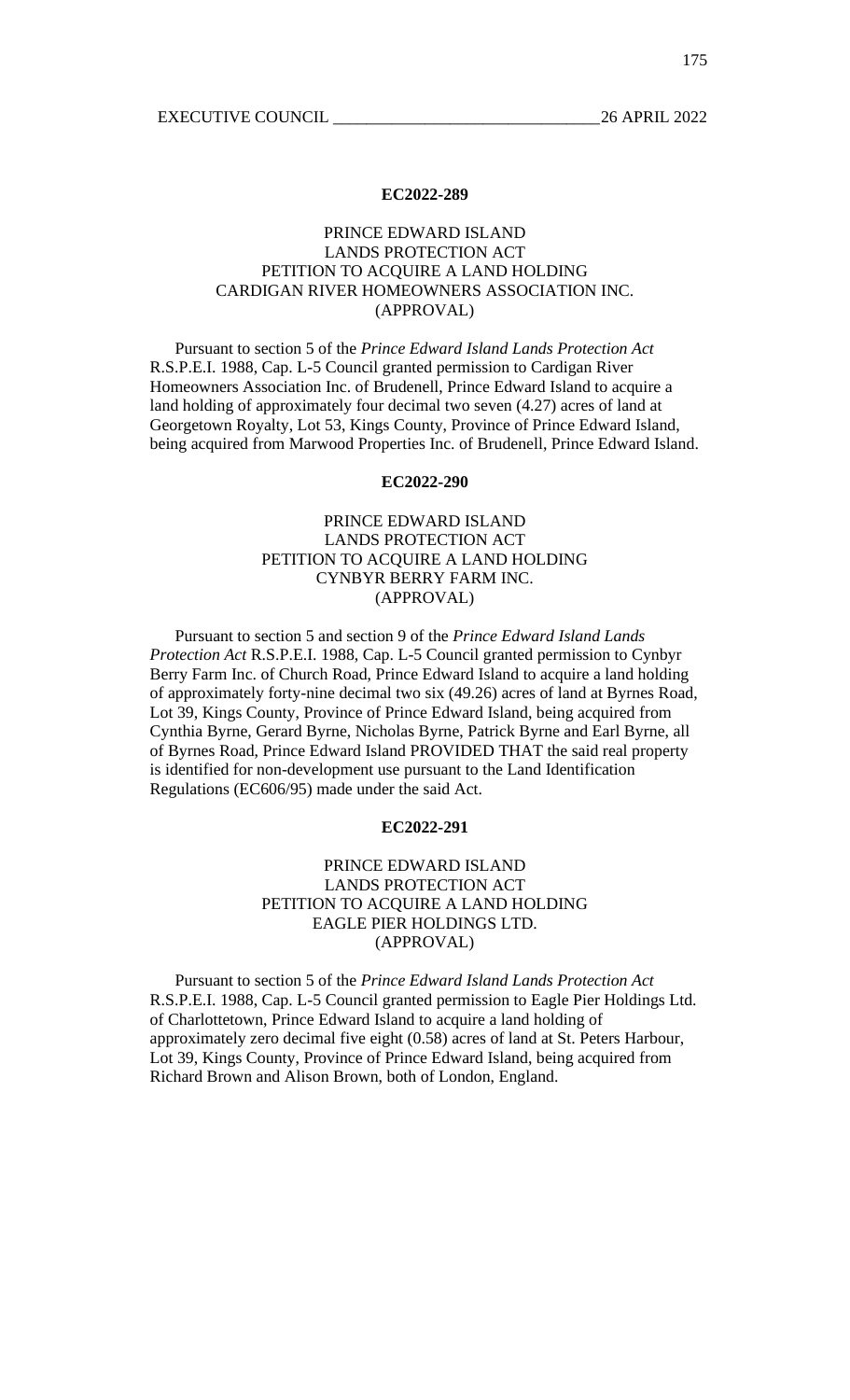# PRINCE EDWARD ISLAND LANDS PROTECTION ACT PETITION TO ACQUIRE A LAND HOLDING FISHERMAN'S HAVEN PARK CO-OPERATIVE LTD. (APPROVAL)

Pursuant to section 5 of the *Prince Edward Island Lands Protection Act* R.S.P.E.I. 1988, Cap. L-5 Council granted permission to Fisherman's Haven Park Co-Operative Ltd. of Tignish, Prince Edward Island to acquire an interest, by way of lease, in a land holding of approximately eleven decimal zero five (11.05) acres of land at Tignish Shore, Lot 2, Prince County, Province of Prince Edward Island, being acquired from the Government of Prince Edward Island, as represented by the Minister of Transportation and Infrastructure, of Charlottetown, Prince Edward Island.

### **EC2022-293**

# PRINCE EDWARD ISLAND LANDS PROTECTION ACT PETITION TO ACQUIRE A LAND HOLDING FRED MCCARDLE INC. (APPROVAL)

Pursuant to section 5 of the *Prince Edward Island Lands Protection Act* R.S.P.E.I. 1988, Cap. L-5 Council granted permission to Fred McCardle Inc. of Middleton, Prince Edward Island to acquire a land holding of approximately two decimal eight five (2.85) acres of land at Middleton, Lot 26, Prince County, Province of Prince Edward Island, being acquired from Frederick Gerard McCardle of Kinkora, Prince Edward Island.

## **EC2022-294**

# PRINCE EDWARD ISLAND LANDS PROTECTION ACT PETITION TO ACQUIRE A LAND HOLDING FRED MCCARDLE INC. (APPROVAL)

Pursuant to section 5 and section 9 of the *Prince Edward Island Lands Protection Act* R.S.P.E.I. 1988, Cap. L-5 Council granted permission to Fred McCardle Inc. of Middleton, Prince Edward Island to acquire a land holding of approximately one hundred thirty-four decimal one four (134.14) acres of land at Middleton, Lot 26, Prince County, Province of Prince Edward Island, being acquired from Frederick Gerard McCardle of Kinkora, Prince Edward Island PROVIDED THAT the said real property is identified for non-development use pursuant to the Land Identification Regulations (EC606/95) made under the said Act.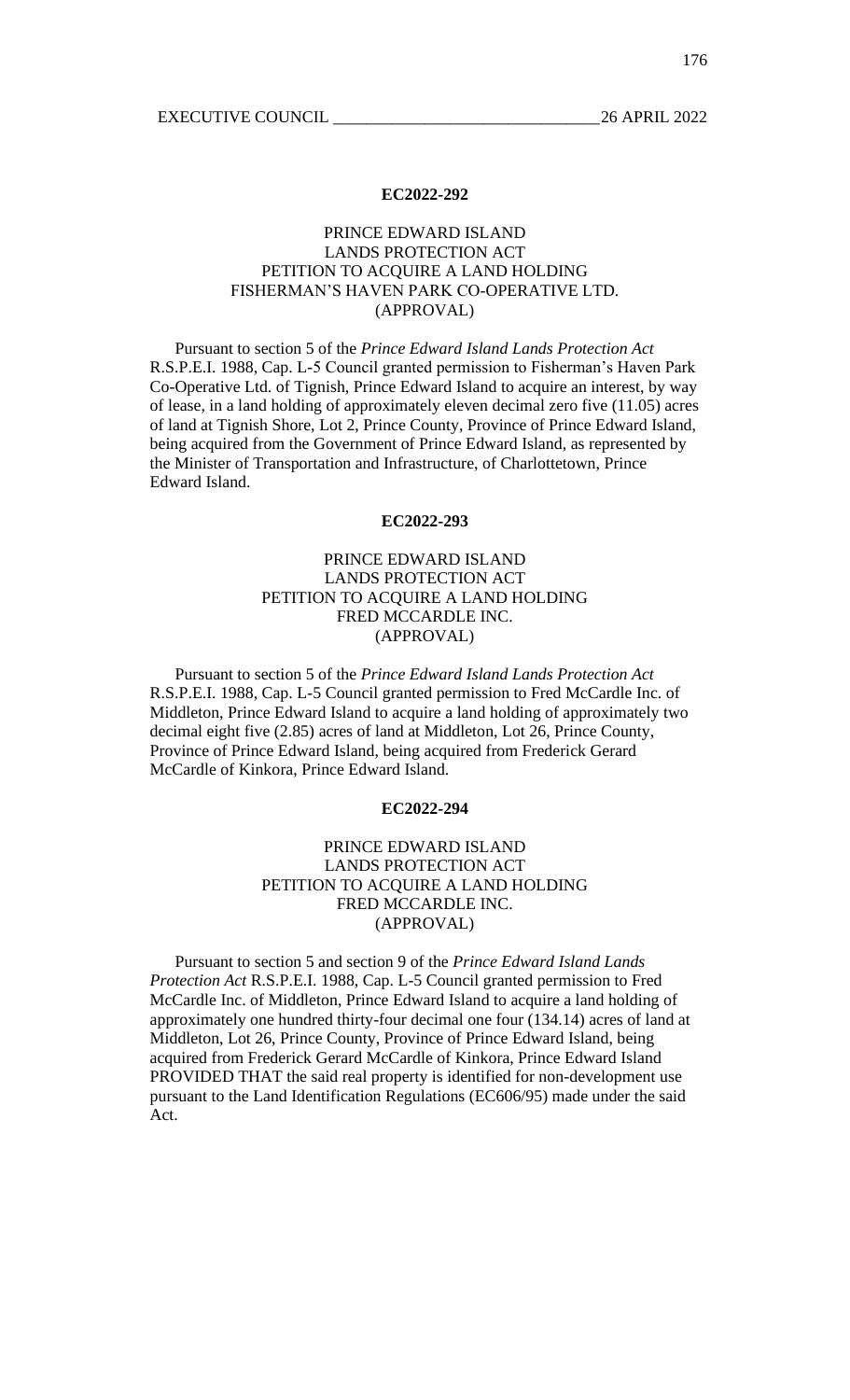# PRINCE EDWARD ISLAND LANDS PROTECTION ACT PETITION TO ACQUIRE A LAND HOLDING GEORGETOWN BATTERY POINT HOMEOWNERS ASSOCIATION INC. (APPROVAL)

Pursuant to section 5 of the *Prince Edward Island Lands Protection Act* R.S.P.E.I. 1988, Cap. L-5 Council granted permission to Georgetown Battery Point Homeowners Association Inc. of Brudenell, Prince Edward Island to acquire a land holding of approximately thirteen decimal one (13.1) acres of land at Georgetown, Kings County, Province of Prince Edward Island, being acquired from Marwood Properties Inc. of Brudenell, Prince Edward Island.

## **EC2022-296**

# PRINCE EDWARD ISLAND LANDS PROTECTION ACT PETITION TO ACQUIRE A LAND HOLDING ISLAND HOLDINGS LTD. (APPROVAL)

Pursuant to section 5 of the *Prince Edward Island Lands Protection Act* R.S.P.E.I. 1988, Cap. L-5 Council granted permission to Island Holdings Ltd. of Saint John, New Brunswick to acquire an interest, by way of lease, in a land holding of approximately twelve (12) acres of land at Mayfield, Lot 23, Queens County, Province of Prince Edward Island, being acquired from Carl L. Toombs, of Hunter River, Prince Edward Island.

## **EC2022-297**

# PRINCE EDWARD ISLAND LANDS PROTECTION ACT PETITION TO ACQUIRE A LAND HOLDING ISLAND HOLDINGS LTD. (APPROVAL)

Pursuant to section 5 of the *Prince Edward Island Lands Protection Act* R.S.P.E.I. 1988, Cap. L-5 Council granted permission to Island Holdings Ltd. of Saint John, New Brunswick to acquire an interest, by way of lease, in a land holding of approximately twelve (12) acres of land at Mayfield, Lot 23, Queens County, Province of Prince Edward Island, being acquired from Kent Wyand and Dianne Wyand, both of Hunter River, Prince Edward Island.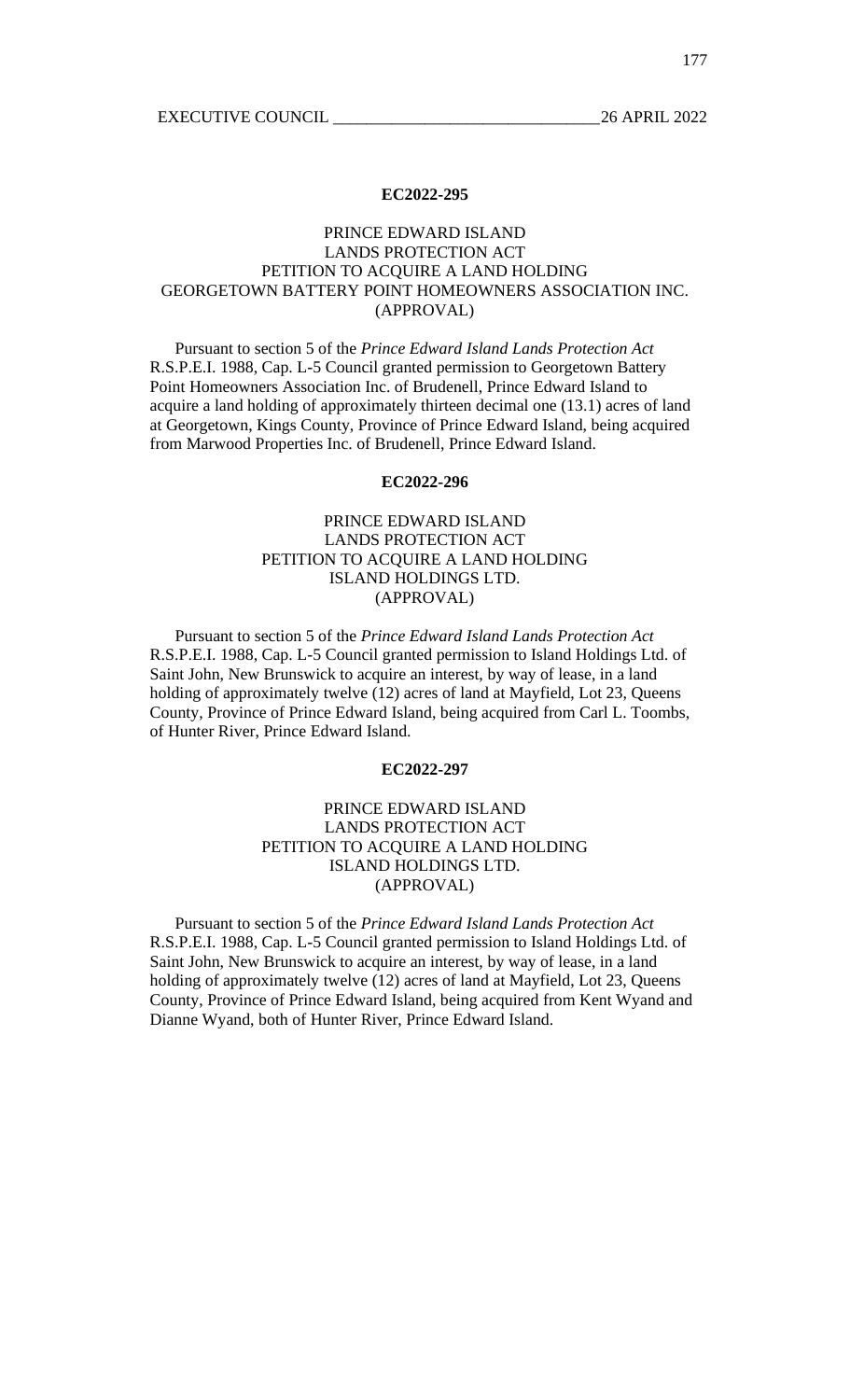# PRINCE EDWARD ISLAND LANDS PROTECTION ACT PETITION TO ACQUIRE A LAND HOLDING ISLAND HOLDINGS LTD. (APPROVAL)

Pursuant to section 5 of the *Prince Edward Island Lands Protection Act* R.S.P.E.I. 1988, Cap. L-5 Council granted permission to Island Holdings Ltd. of Saint John, New Brunswick to acquire an interest, by way of lease, in a land holding of approximately twenty (20) acres of land at Hunter River, Lot 23, Queens County, Province of Prince Edward Island, being acquired from Anna A. Bryanton and Steven K. Bryanton, both of Hunter River, Prince Edward Island.

## **EC2022-299**

# PRINCE EDWARD ISLAND LANDS PROTECTION ACT PETITION TO ACQUIRE A LAND HOLDING ISLAND HOLDINGS LTD. (APPROVAL)

Pursuant to section 5 of the *Prince Edward Island Lands Protection Act* R.S.P.E.I. 1988, Cap. L-5 Council granted permission to Island Holdings Ltd. of Saint John, New Brunswick to acquire an interest, by way of lease, in a land holding of approximately twenty decimal five (20.5) acres of land at Freetown, Lot 25, Prince County, Province of Prince Edward Island, being acquired from Baglole Farms Ltd. of Freetown, Prince Edward Island.

## **EC2022-300**

# PRINCE EDWARD ISLAND LANDS PROTECTION ACT PETITION TO ACQUIRE A LAND HOLDING ISLAND HOLDINGS LTD. (APPROVAL)

Pursuant to section 5 of the *Prince Edward Island Lands Protection Act* R.S.P.E.I. 1988, Cap. L-5 Council granted permission to Island Holdings Ltd. of Saint John, New Brunswick to acquire an interest, by way of lease, in a land holding of approximately twenty-three decimal five (23.5) acres of land at Freetown, Lot 25, Prince County, Province of Prince Edward Island, being acquired from Alfred L. Baglole and Laura Kay Baglole, both of Freetown, Prince Edward Island.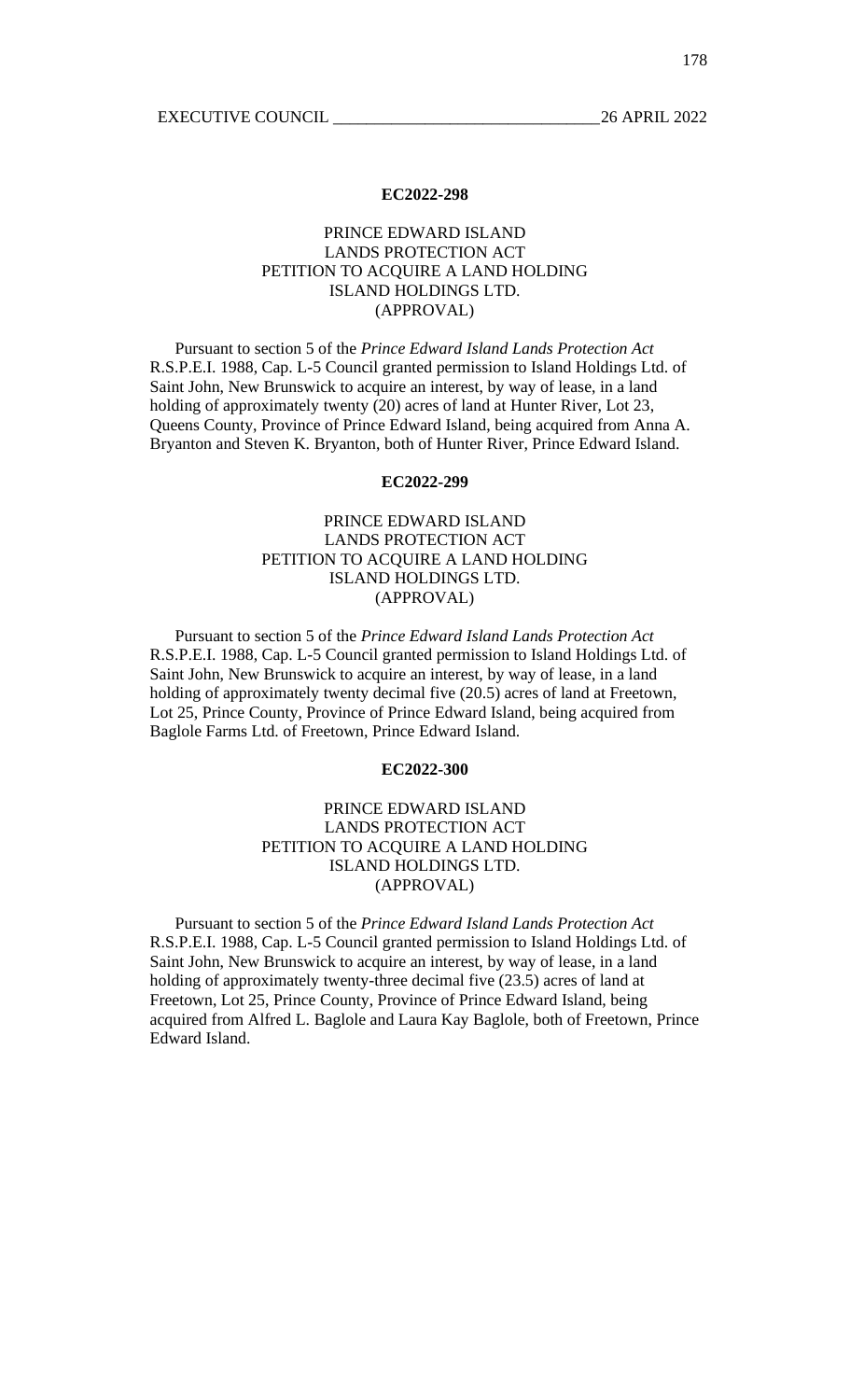# PRINCE EDWARD ISLAND LANDS PROTECTION ACT PETITION TO ACQUIRE A LAND HOLDING ISLAND HOLDINGS LTD. (APPROVAL)

Pursuant to section 5 of the *Prince Edward Island Lands Protection Act* R.S.P.E.I. 1988, Cap. L-5 Council granted permission to Island Holdings Ltd. of Saint John, New Brunswick to acquire an interest, by way of lease, in a land holding of approximately twenty-five (25) acres of land at Cavendish, Lot 23, Queens County, Province of Prince Edward Island, being acquired from Elwin Wyand of Hunter River, Prince Edward Island.

### **EC2022-302**

# PRINCE EDWARD ISLAND LANDS PROTECTION ACT PETITION TO ACQUIRE A LAND HOLDING ISLAND HOLDINGS LTD. (APPROVAL)

Pursuant to section 5 of the *Prince Edward Island Lands Protection Act* R.S.P.E.I. 1988, Cap. L-5 Council granted permission to Island Holdings Ltd. of Saint John, New Brunswick to acquire an interest, by way of lease, in a land holding of approximately twenty-eight (28) acres of land at New London, Lot 21, Queens County, Province of Prince Edward Island, being acquired from Campbellton Farms Inc., of New London, Prince Edward Island.

## **EC2022-303**

# PRINCE EDWARD ISLAND LANDS PROTECTION ACT PETITION TO ACQUIRE A LAND HOLDING ISLAND HOLDINGS LTD. (APPROVAL)

Pursuant to section 5 of the *Prince Edward Island Lands Protection Act* R.S.P.E.I. 1988, Cap. L-5 Council granted permission to Island Holdings Ltd. of Saint John, New Brunswick to acquire an interest, by way of lease, in a land holding of approximately thirty-one (31) acres of land at Summerside, Lot 17, Prince County, Province of Prince Edward Island, being acquired from Red Earth Farms Inc., of Summerside, Prince Edward Island.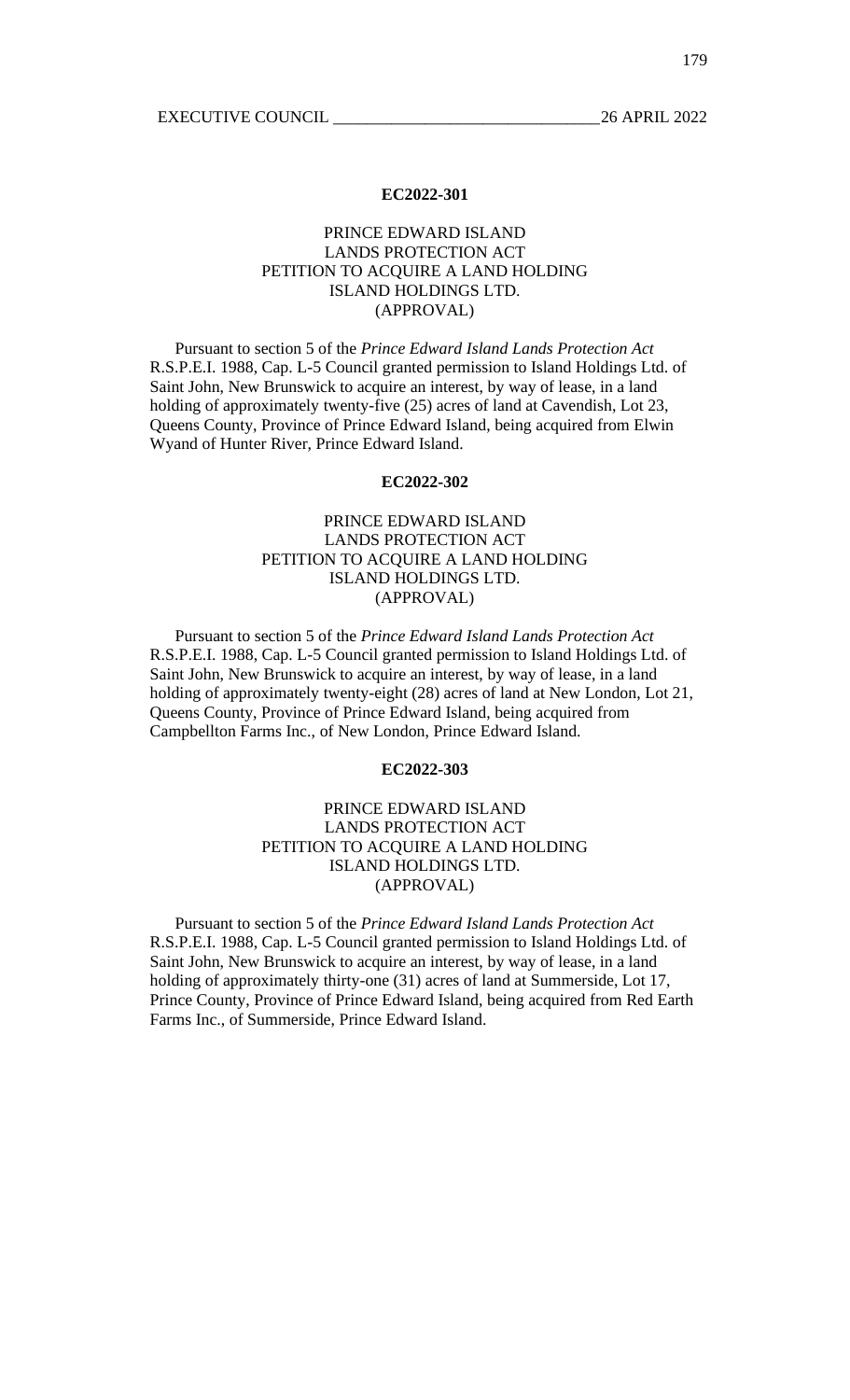# PRINCE EDWARD ISLAND LANDS PROTECTION ACT PETITION TO ACQUIRE A LAND HOLDING ISLAND HOLDINGS LTD. (APPROVAL)

Pursuant to section 5 of the *Prince Edward Island Lands Protection Act* R.S.P.E.I. 1988, Cap. L-5 Council granted permission to Island Holdings Ltd. of Saint John, New Brunswick to acquire an interest, by way of lease, in a land holding of approximately thirty-one (31) acres of land at Mayfield, Lot 23, Queens County, Province of Prince Edward Island, being acquired from Kevin Smith and Allison Smith, both of Hunter River, Prince Edward Island.

## **EC2022-305**

# PRINCE EDWARD ISLAND LANDS PROTECTION ACT PETITION TO ACQUIRE A LAND HOLDING ISLAND HOLDINGS LTD. (APPROVAL)

Pursuant to section 5 of the *Prince Edward Island Lands Protection Act* R.S.P.E.I. 1988, Cap. L-5 Council granted permission to Island Holdings Ltd. of Saint John, New Brunswick to acquire an interest, by way of lease, in a land holding of approximately forty (40) acres of land at Mayfield, Lot 23, Queens County, Province of Prince Edward Island, being acquired from Allan Weeks and Phyllis Weeks, both of Hunter River, Prince Edward Island.

## **EC2022-306**

# PRINCE EDWARD ISLAND LANDS PROTECTION ACT PETITION TO ACQUIRE A LAND HOLDING ISLAND HOLDINGS LTD. (APPROVAL)

Pursuant to section 5 of the *Prince Edward Island Lands Protection Act* R.S.P.E.I. 1988, Cap. L-5 Council granted permission to Island Holdings Ltd. of Saint John, New Brunswick to acquire an interest, by way of lease, in a land holding of approximately forty-seven (47) acres of land at Toronto, Lot 23, Queens County, Province of Prince Edward Island, being acquired from 101258 P.E.I. Inc. of Hunter River, Prince Edward Island.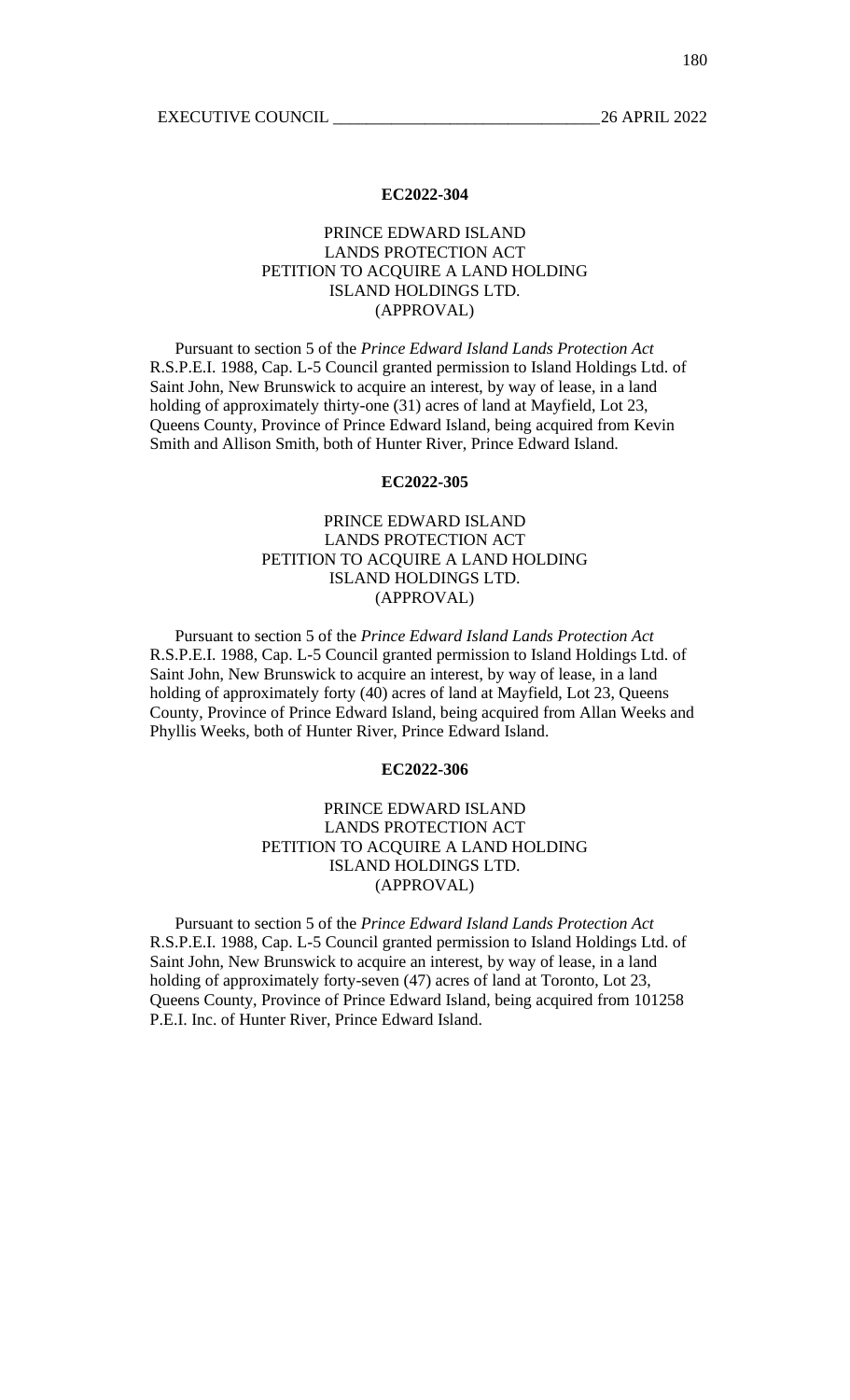# PRINCE EDWARD ISLAND LANDS PROTECTION ACT PETITION TO ACQUIRE A LAND HOLDING ISLAND HOLDINGS LTD. (APPROVAL)

Pursuant to section 5 of the *Prince Edward Island Lands Protection Act* R.S.P.E.I. 1988, Cap. L-5 Council granted permission to Island Holdings Ltd. of Saint John, New Brunswick to acquire an interest, by way of lease, in a land holding of approximately sixty-nine (69) acres of land at Freetown, Lot 25, Prince County, Province of Prince Edward Island, being acquired from The Estate of Elwood Paynter of Freetown, Prince Edward Island.

### **EC2022-308**

# PRINCE EDWARD ISLAND LANDS PROTECTION ACT PETITION TO ACQUIRE A LAND HOLDING ISLAND HOLDINGS LTD. (APPROVAL)

Pursuant to section 5 of the *Prince Edward Island Lands Protection Act* R.S.P.E.I. 1988, Cap. L-5 Council granted permission to Island Holdings Ltd. of Saint John, New Brunswick to acquire an interest, by way of lease, in a land holding of approximately eighty-two (82) acres of land at Mayfield, Lot 23, Queens County, Province of Prince Edward Island, being acquired from Carl L. Toombs and Merton A. Toombs, both of Hunter River, Prince Edward Island.

## **EC2022-309**

# PRINCE EDWARD ISLAND LANDS PROTECTION ACT PETITION TO ACQUIRE A LAND HOLDING ISLAND HOLDINGS LTD. (APPROVAL)

Pursuant to section 5 of the *Prince Edward Island Lands Protection Act* R.S.P.E.I. 1988, Cap. L-5 Council granted permission to Island Holdings Ltd. of Saint John, New Brunswick to acquire an interest, by way of lease, in a land holding of approximately ninety-two (92) acres of land at North Rustico, Lot 24; and Greenvale, Lot 23; both in Queens County, Province of Prince Edward Island, being acquired from Norman B. Smith of Summerside, Prince Edward Island.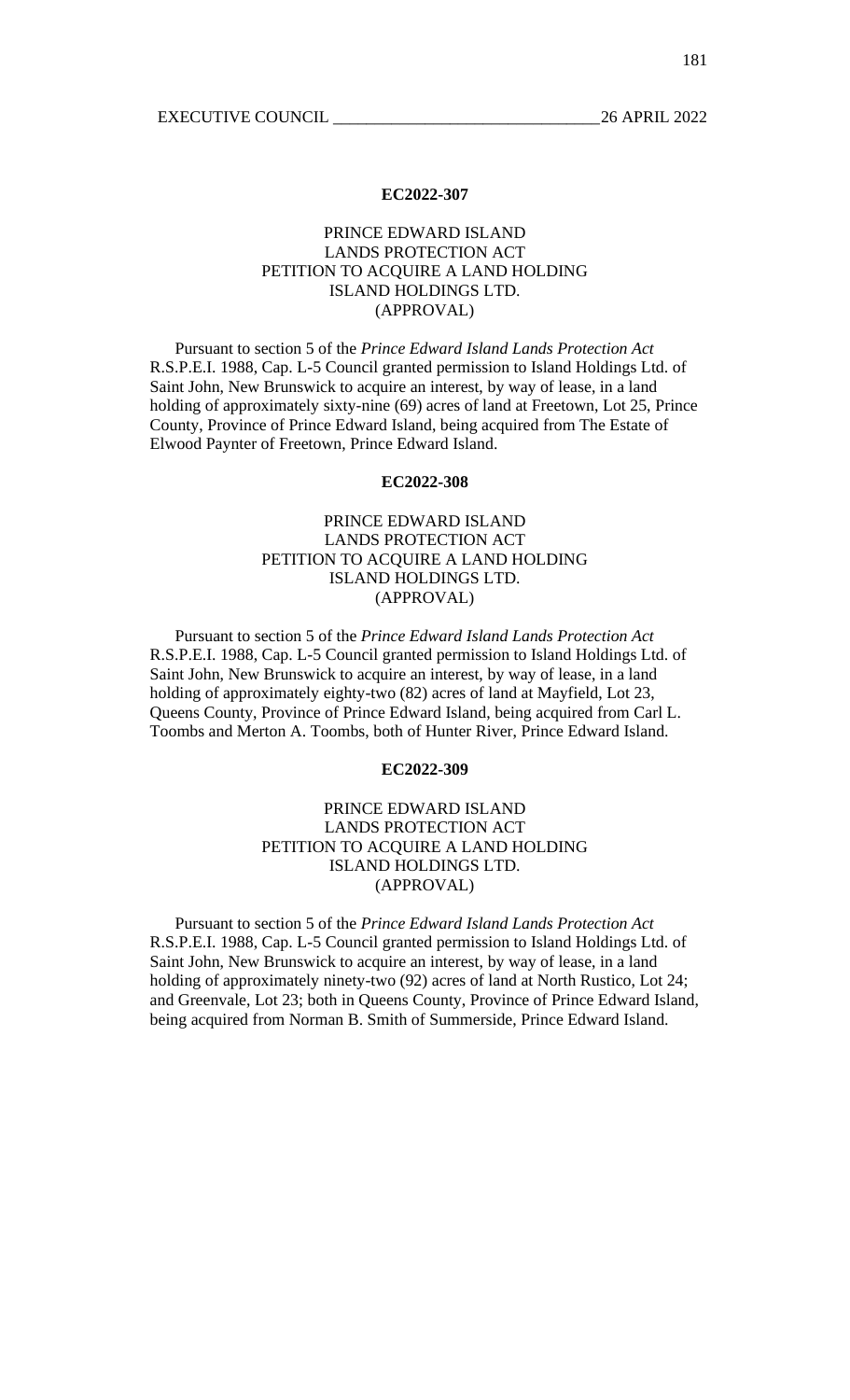# PRINCE EDWARD ISLAND LANDS PROTECTION ACT PETITION TO ACQUIRE A LAND HOLDING ISLAND HOLDINGS LTD. (APPROVAL)

Pursuant to section 5 of the *Prince Edward Island Lands Protection Act* R.S.P.E.I. 1988, Cap. L-5 Council granted permission to Island Holdings Ltd. of Saint John, New Brunswick to acquire an interest, by way of lease, in a land holding of approximately one hundred and nine (109) acres of land at North St. Eleanors, Lot 17, Prince County, Province of Prince Edward Island, being acquired from Heritage Homestead Inc., of Summerside, Prince Edward Island.

## **EC2022-311**

# PRINCE EDWARD ISLAND LANDS PROTECTION ACT PETITION TO ACQUIRE A LAND HOLDING KILDARE HOMES LTD. (APPROVAL)

Pursuant to section 5 of the *Prince Edward Island Lands Protection Act* R.S.P.E.I. 1988, Cap. L-5 Council granted permission to Kildare Homes Ltd. of Suffolk, Prince Edward Island to acquire a land holding of approximately five decimal six (5.6) acres of land at Stanhope, Lot 34, Queens County, Province of Prince Edward Island, being acquired from Willowdale Farms Ltd. of York, Prince Edward Island.

## **EC2022-312**

# PRINCE EDWARD ISLAND LANDS PROTECTION ACT PETITION TO ACQUIRE A LAND HOLDING MARWOOD PROPERTIES INC. (APPROVAL)

Pursuant to section 5 of the *Prince Edward Island Lands Protection Act* R.S.P.E.I. 1988, Cap. L-5 Council granted permission to Marwood Properties Inc. of Brudenell, Prince Edward Island to acquire a land holding of approximately seven (7) acres of land at Lower Montague, Lot 59, Kings County, Province of Prince Edward Island, being acquired from Southern Kings Real Estate Inc. of Montague, Prince Edward Island.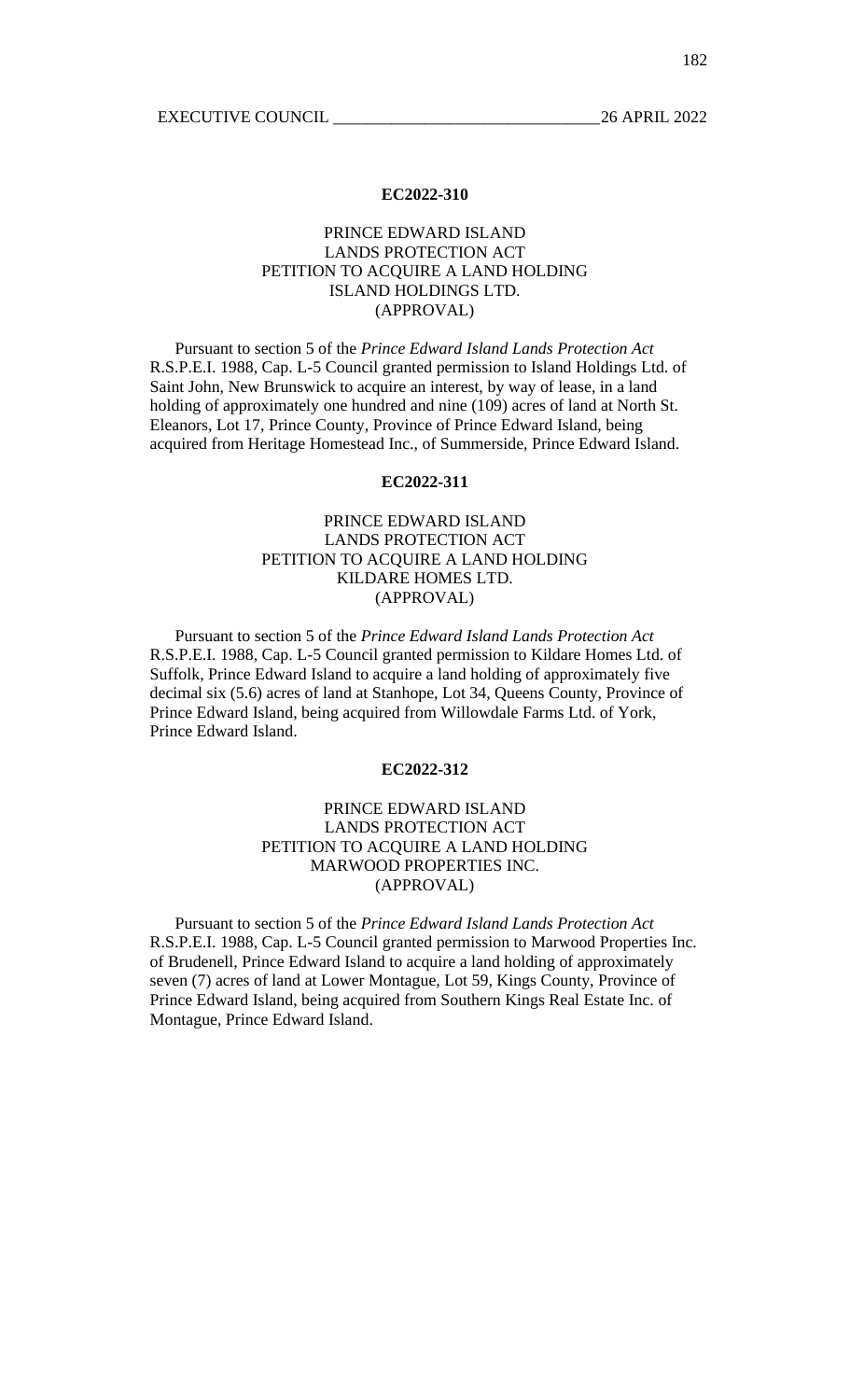# PRINCE EDWARD ISLAND LANDS PROTECTION ACT PETITION TO ACQUIRE A LAND HOLDING NAUFRAGE HARBOUR HOMEOWNERS ASSOCIATION INC. (APPROVAL)

Pursuant to section 5 of the *Prince Edward Island Lands Protection Act* R.S.P.E.I. 1988, Cap. L-5 Council granted permission to Naufrage Harbour Homeowners Association Inc. of Brudenell, Prince Edward Island to acquire a land holding of approximately eight decimal seven (8.7) acres of land at Monticello, Lot 43, Kings County, Province of Prince Edward Island, being acquired from Marwood Properties Inc. of Brudenell, Prince Edward Island.

## **EC2022-314**

# PRINCE EDWARD ISLAND LANDS PROTECTION ACT PETITION TO ACQUIRE A LAND HOLDING NEWPORT WHARF HOMEOWNERS ASSOCIATION LTD. (APPROVAL)

Pursuant to section 5 of the *Prince Edward Island Lands Protection Act* R.S.P.E.I. 1988, Cap. L-5 Council granted permission to Newport Wharf Homeowners Association Ltd. of Brudenell, Prince Edward Island to acquire a land holding of approximately four decimal one three (4.13) acres of land at DeGros Marsh, Lot 54, Kings County, Province of Prince Edward Island, being acquired from Marwood Properties Inc. of Brudenell, Prince Edward Island.

## **EC2022-315**

# PRINCE EDWARD ISLAND LANDS PROTECTION ACT PETITION TO ACQUIRE A LAND HOLDING NORTH SHORE INVESTMENTS INC. (APPROVAL)

Pursuant to section 5 of the *Prince Edward Island Lands Protection Act* R.S.P.E.I. 1988, Cap. L-5 Council granted permission to North Shore Investments Inc. of Charlottetown, Prince Edward Island to acquire a land holding of approximately one decimal three seven (1.37) acres of land at Morell, Lot 40, Kings County, Province of Prince Edward Island, being acquired from the Community of Morell of Morell, Prince Edward Island.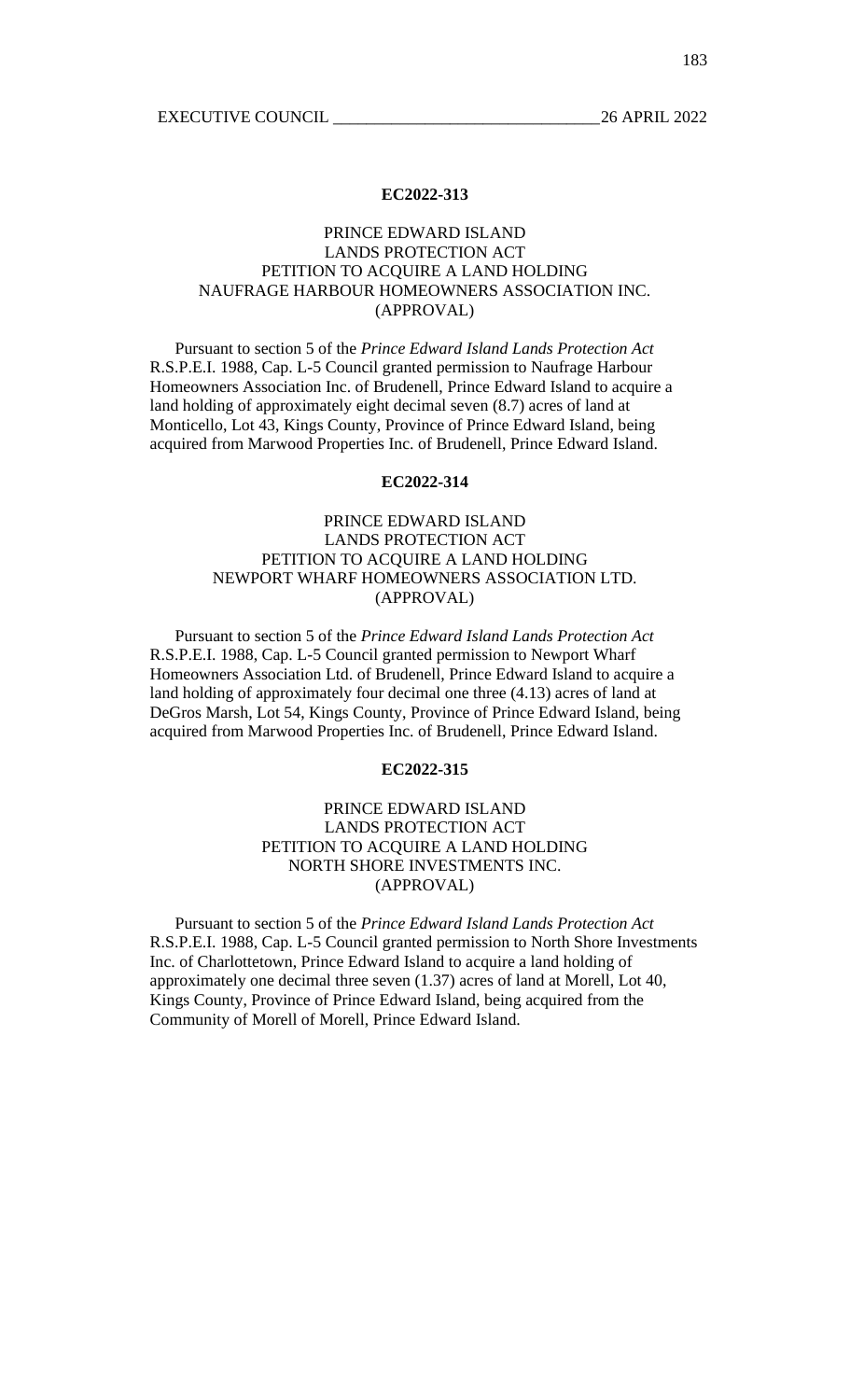# PRINCE EDWARD ISLAND LANDS PROTECTION ACT PETITION TO ACQUIRE A LAND HOLDING PARADISE HOLDINGS INC. (APPROVAL)

Pursuant to section 5 and section 9 of the *Prince Edward Island Lands Protection Act* R.S.P.E.I. 1988, Cap. L-5 Council granted permission to Paradise Holdings Inc. of Charlottetown, Prince Edward Island to acquire a land holding of approximately fifty-one decimal zero three (51.03) acres of land at Poplar Point, Lot 55, Kings County, Province of Prince Edward Island, being acquired from the Estate of Leonard Douglas Mooney of St. Charles, Prince Edward Island PROVIDED THAT the said real property is identified for non-development use pursuant to the Land Identification Regulations (EC606/95) made under the said Act.

#### **EC2022-317**

# PRINCE EDWARD ISLAND LANDS PROTECTION ACT PETITION TO ACQUIRE A LAND HOLDING PARADISE HOLDINGS INC. (APPROVAL)

Pursuant to section 5 and section 9 of the *Prince Edward Island Lands Protection Act* R.S.P.E.I. 1988, Cap. L-5 Council granted permission to Paradise Holdings Inc. of Charlottetown, Prince Edward Island to acquire a land holding of approximately one hundred seventy-seven decimal three five (177.35) acres of land at Murray Harbour North, Lot 63, Kings County, Province of Prince Edward Island, being acquired from Marie Gabrielle Liliane Cyr and Antoine Robillard, both of Cardigan, Prince Edward Island PROVIDED THAT the said real property is identified for non-development use pursuant to the Land Identification Regulations (EC606/95) made under the said Act.

## **EC2022-318**

# PRINCE EDWARD ISLAND LANDS PROTECTION ACT PETITION TO ACQUIRE A LAND HOLDING PRAIRIE FAMILY DAIRY INC. (DENIAL)

Council, having under consideration an application (#C8684) for acquisition of a land holding under authority of section 5 of the *Prince Edward Island Lands Protection Act* R.S.P.E.I. 1988, Cap L-5, denied permission to Prairie Family Dairy Inc. of York, Prince Edward Island to acquire a land holding of approximately five hundred thirteen decimal seven (513.7) acres of land at York, Lot 34, Queens County, currently owned by Beert Duitman and Hermina Duitman Witteveen, both of York, Prince Edward Island.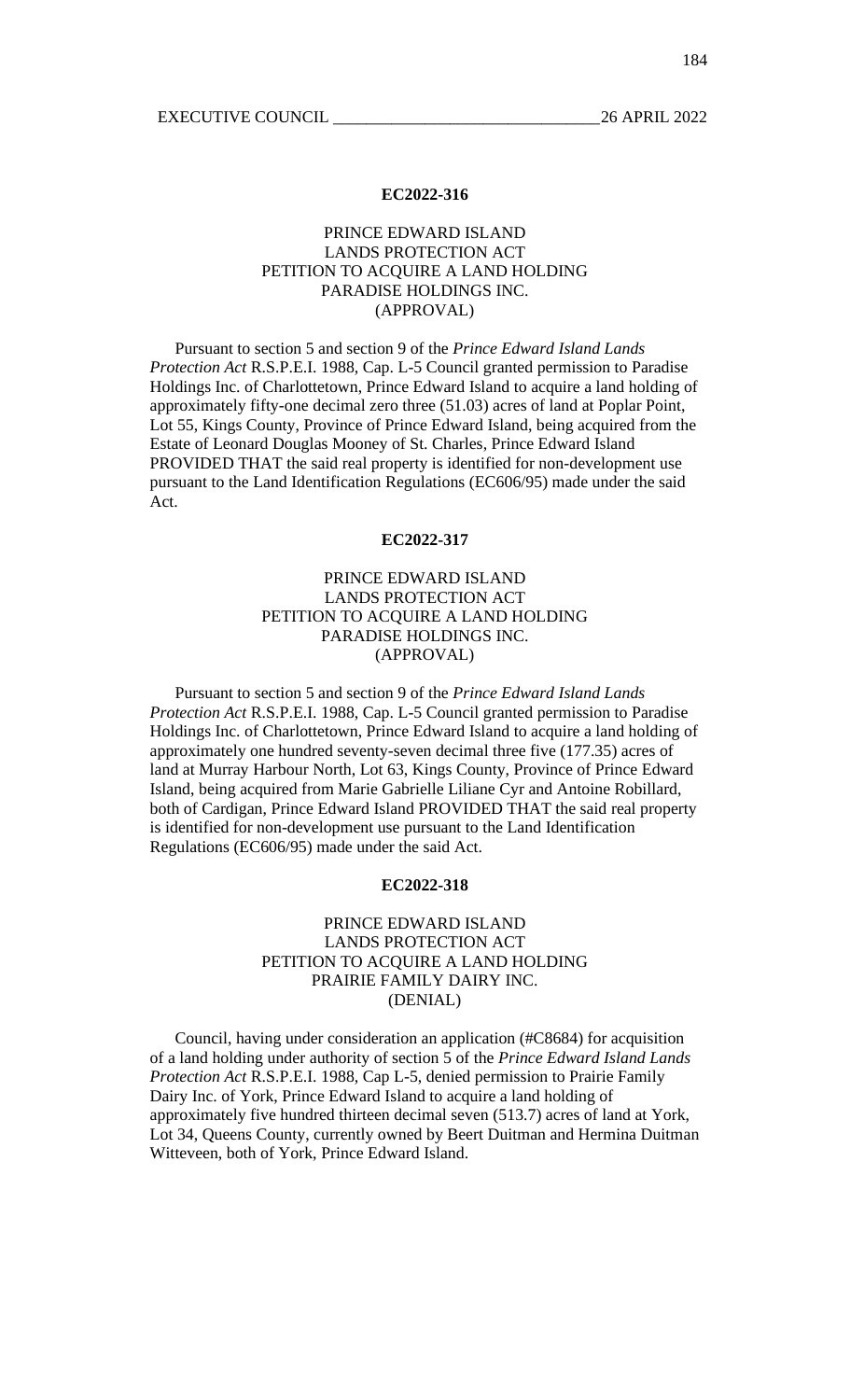# PRINCE EDWARD ISLAND LANDS PROTECTION ACT PETITION TO ACQUIRE A LAND HOLDING PRINCE EDWARD ISLAND PROPERTY, LLC (APPROVAL)

Pursuant to section 5 and section 9 of the *Prince Edward Island Lands Protection Act* R.S.P.E.I. 1988, Cap. L-5 Council granted permission to Prince Edward Island Property, LLC of Denver, Colorado to acquire a land holding of approximately fifty-two decimal six two (52.62) acres of land at Skinners Pond, Lot 1, Prince County, Province of Prince Edward Island, being acquired from Susan Magocsi of Denver, Colorado PROVIDED THAT the said real property is identified for non-development use pursuant to the Land Identification Regulations (EC606/95) made under the said Act.

### **EC2022-320**

# PRINCE EDWARD ISLAND LANDS PROTECTION ACT PETITION TO ACQUIRE A LAND HOLDING RUSTICO RESORT (2022) INC. (APPROVAL)

Pursuant to section 5 and section 9 of the *Prince Edward Island Lands Protection Act* R.S.P.E.I. 1988, Cap. L-5 Council granted permission to Rustico Resort (2022) Inc. of Rustico, Prince Edward Island to acquire a land holding of approximately one hundred seventy-eight decimal three (178.3) acres of land at Cymbria, Lot 24, Queens County, Province of Prince Edward Island, being acquired from Rustico Resort Ltd. of Rustico, Prince Edward Island SUBJECT TO the condition that the said real property not be subdivided. The condition preventing subdivision shall be binding on the said Rustico Resort (2022) Inc. and on all successors in title.

### **EC2022-321**

# PRINCE EDWARD ISLAND LANDS PROTECTION ACT PETITION TO ACQUIRE A LAND HOLDING WOOD4HEATING CANADA INC. (APPROVAL)

Pursuant to section 5 and section 9 of the *Prince Edward Island Lands Protection Act* R.S.P.E.I. 1988, Cap. L-5 Council granted permission to Wood4Heating Canada Inc. of Charlottetown, Prince Edward Island to acquire a land holding of approximately twenty-five (25) acres of land at Southwest Lot 16, Lot 16, Prince County, Province of Prince Edward Island, being acquired from Eldon Arsenault of St. Chrysostome, Prince Edward Island PROVIDED THAT the said real property is identified for non-development use pursuant to the Land Identification Regulations (EC606/95) made under the said Act.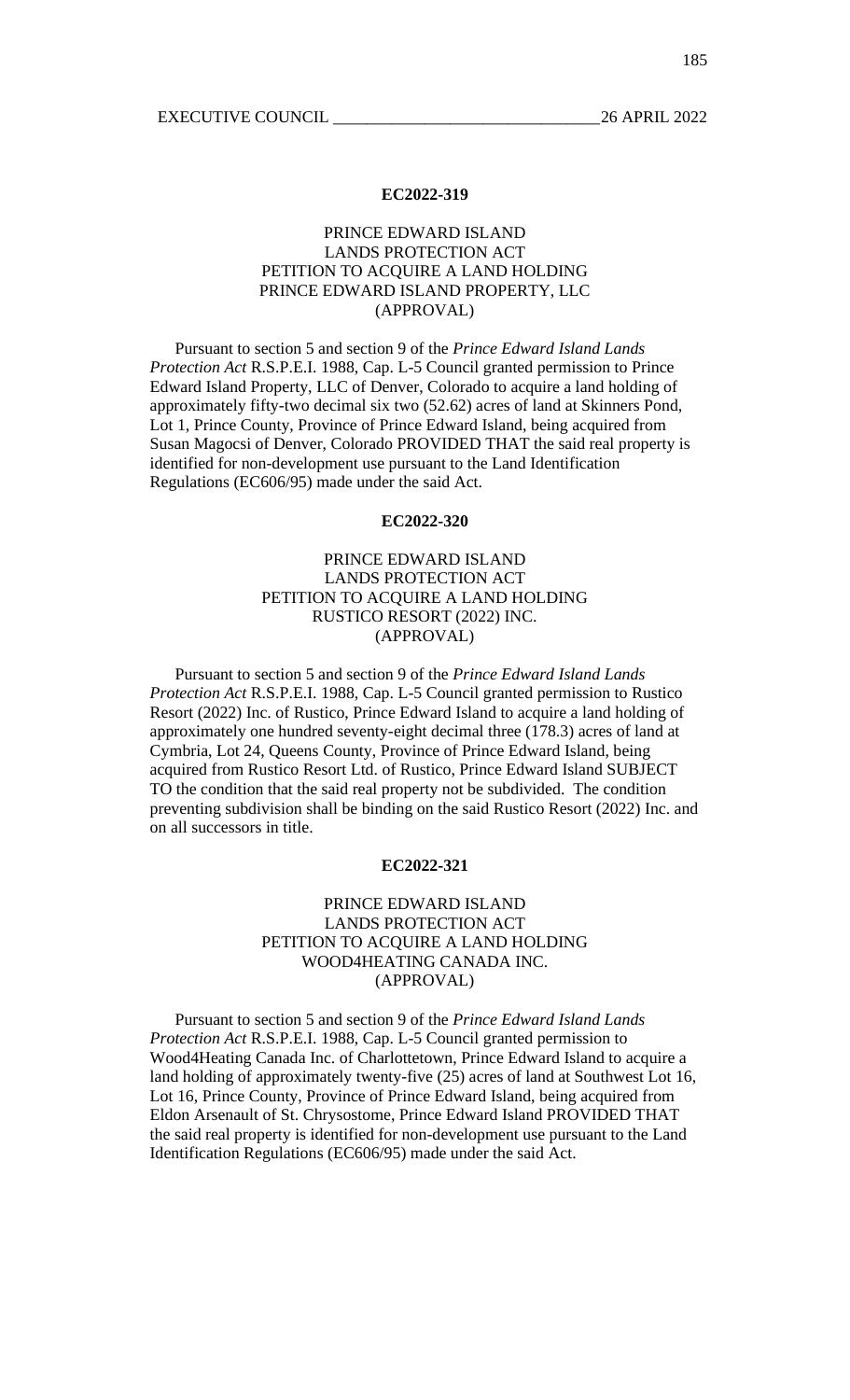# PRINCE EDWARD ISLAND LANDS PROTECTION ACT PETITION TO ACQUIRE A LAND HOLDING HEIDI CHRISTINA APELAND, HAVARD APELAND AND BJORNAR APELAND (APPROVAL)

Pursuant to section 4 of the *Prince Edward Island Lands Protection Act* R.S.P.E.I. 1988, Cap. L-5 Council granted permission to Heidi Christina Apeland, of Hafrsfjord, Norway and Havard Apeland and Bjornar Apeland, both of Aksdal, Norway to acquire an interest in a land holding of approximately two decimal zero three (2.03) acres of land at Victoria, Lot 29, Queens County, Province of Prince Edward Island, being acquired from MNP Ltd. of Halifax, Nova Scotia.

### **EC2022-323**

# PRINCE EDWARD ISLAND LANDS PROTECTION ACT PETITION TO ACQUIRE A LAND HOLDING JEFFREY BROWN AND AMBER BROWN (APPROVAL)

Pursuant to section 4 and section 9 of the *Prince Edward Island Lands Protection Act* R.S.P.E.I. 1988, Cap. L-5 Council granted permission to Jeffrey Brown and Amber Brown, both of Manilla, Ontario to acquire a land holding of approximately twelve decimal zero one (12.01) acres of land at Alexandra, Lot 49, Queens County, Province of Prince Edward Island, being acquired from Banghu Liu of Alexandra, Prince Edward Island PROVIDED THAT the said real property is identified for non-development use pursuant to the Land Identification Regulations (EC606/95) made under the said Act.

# **EC2022-324**

# PRINCE EDWARD ISLAND LANDS PROTECTION ACT PETITION TO ACQUIRE A LAND HOLDING RAJIV DIGHE AND NAYANA RAJIV DIGHE (APPROVAL)

Pursuant to section 4 of the *Prince Edward Island Lands Protection Act* R.S.P.E.I. 1988, Cap. L-5 Council granted permission to Rajiv Dighe and Nayana Rajiv Dighe, both of Brantford, Ontario to acquire a land holding of approximately nine decimal four (9.4) acres of land at Kingsboro, Lot 47, Kings County, Province of Prince Edward Island, being acquired from Corey Ross of Summerside, Prince Edward Island.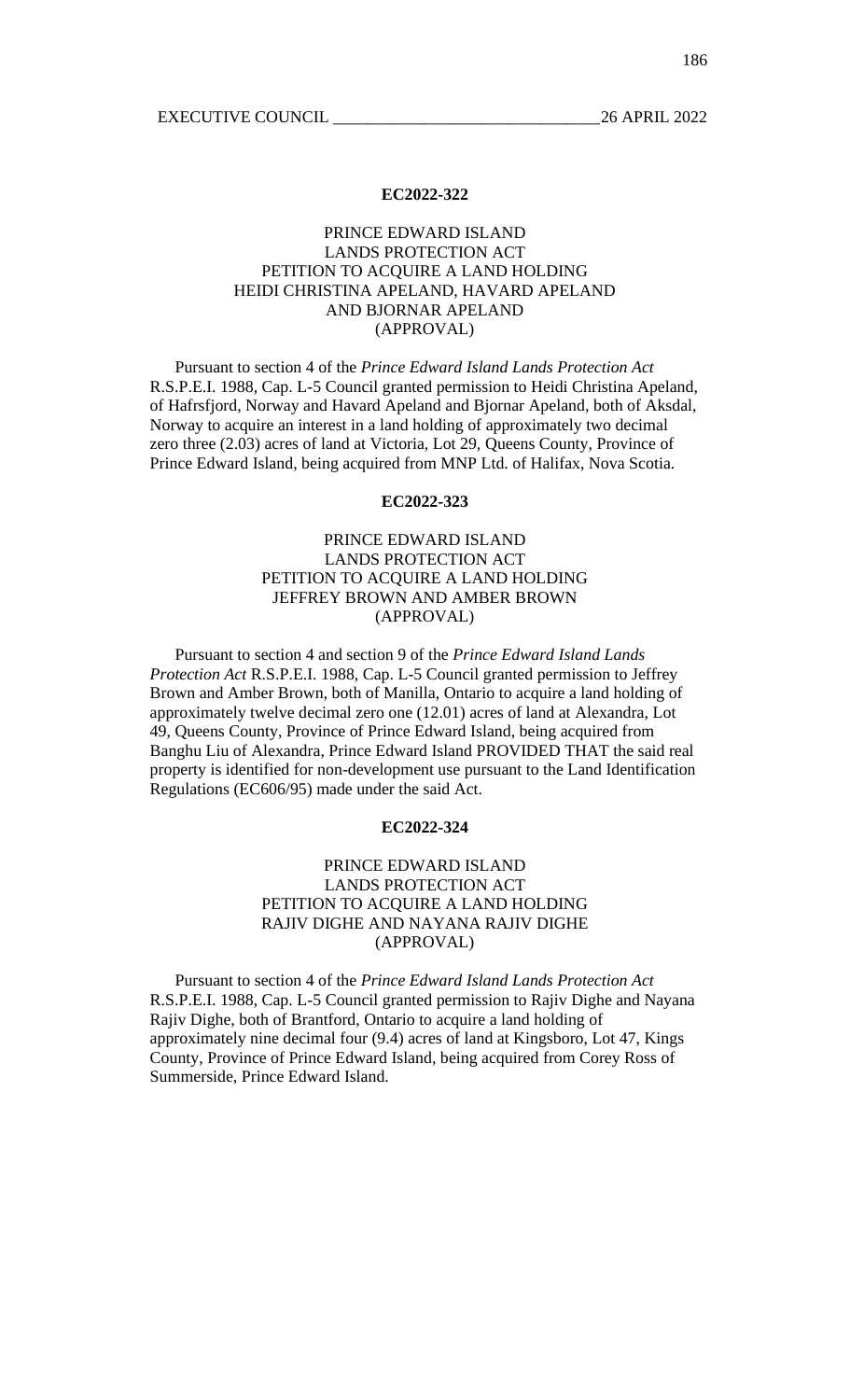# PRINCE EDWARD ISLAND LANDS PROTECTION ACT PETITION TO ACQUIRE A LAND HOLDING DETLEV ELSNER (APPROVAL)

Pursuant to section 4 of the *Prince Edward Island Lands Protection Act* R.S.P.E.I. 1988, Cap. L-5 Council granted permission to Detlev Elsner of Munich, Germany to acquire an interest in a land holding of approximately twenty-five (25) acres of land at Southwest Lot 16, Lot 16, Prince County, Province of Prince Edward Island, being acquired from Eldon Arsenault of St. Chrysostome, Prince Edward Island.

## **EC2022-326**

# PRINCE EDWARD ISLAND LANDS PROTECTION ACT PETITION TO ACQUIRE A LAND HOLDING JAMES K. IRVING, JAMES D. IRVING AND ROBERT K. IRVING (APPROVAL)

Pursuant to section 4 of the *Prince Edward Island Lands Protection Act* R.S.P.E.I. 1988, Cap. L-5 Council granted permission to James K. Irving, James D. Irving and Robert K. Irving, all of Saint John, New Brunswick to acquire an interest in a land holding of approximately twelve (12) acres of land at Mayfield, Lot 23, Queens County, Province of Prince Edward Island, being acquired from Carl L. Toombs, of Hunter River, Prince Edward Island.

## **EC2022-327**

# PRINCE EDWARD ISLAND LANDS PROTECTION ACT PETITION TO ACQUIRE A LAND HOLDING JAMES K. IRVING, JAMES D. IRVING AND ROBERT K. IRVING (APPROVAL)

Pursuant to section 4 of the *Prince Edward Island Lands Protection Act* R.S.P.E.I. 1988, Cap. L-5 Council granted permission to James K. Irving, James D. Irving and Robert K. Irving, all of Saint John, New Brunswick to acquire an interest in a land holding of approximately twelve (12) acres of land at Mayfield, Lot 23, Queens County, Province of Prince Edward Island, being acquired from Kent Wyand and Dianne Wyand, both of Hunter River, Prince Edward Island.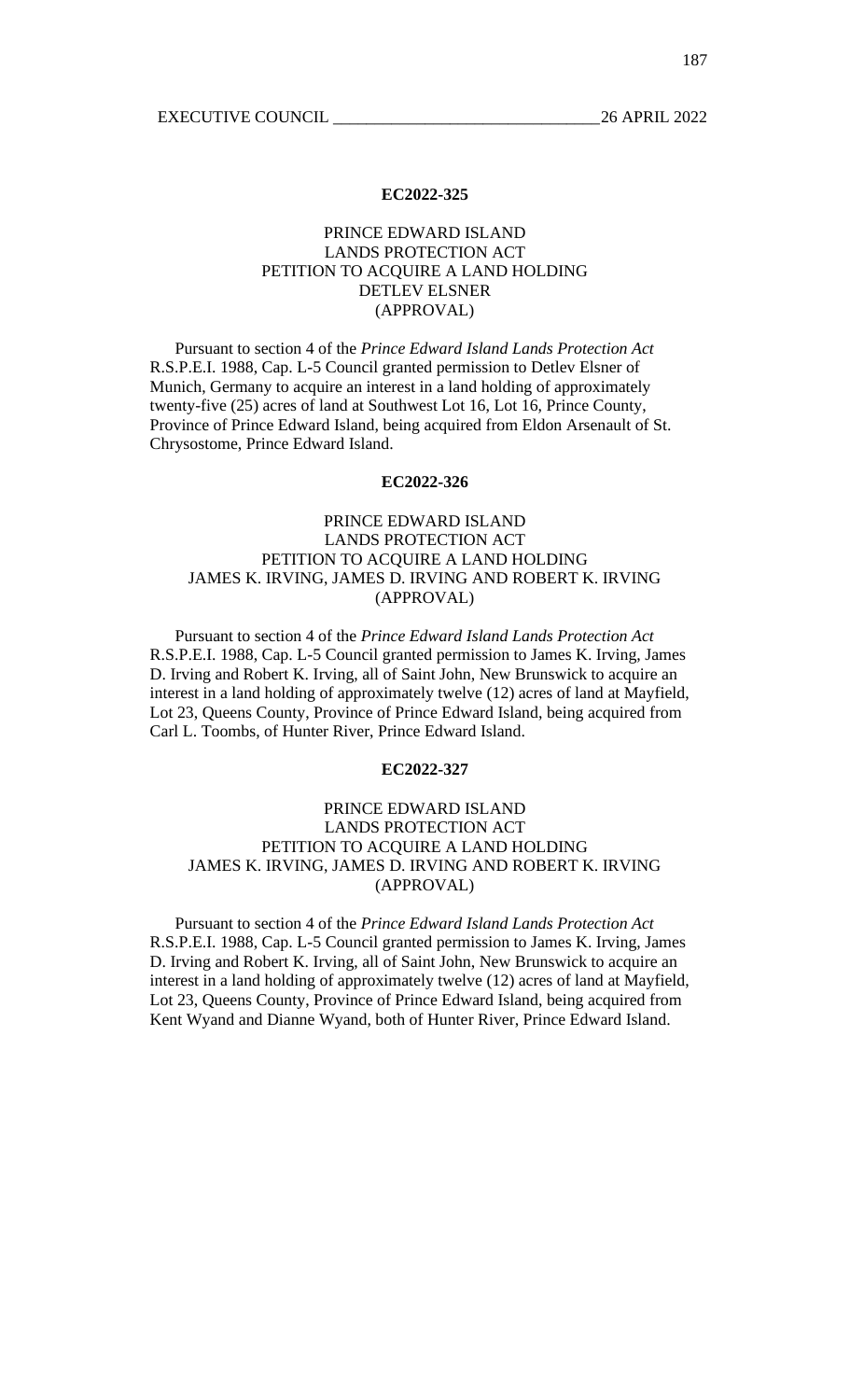# PRINCE EDWARD ISLAND LANDS PROTECTION ACT PETITION TO ACQUIRE A LAND HOLDING JAMES K. IRVING, JAMES D. IRVING AND ROBERT K. IRVING (APPROVAL)

Pursuant to section 4 of the *Prince Edward Island Lands Protection Act* R.S.P.E.I. 1988, Cap. L-5 Council granted permission to James K. Irving, James D. Irving and Robert K. Irving, all of Saint John, New Brunswick to acquire an interest in a land holding of approximately twenty (20) acres of land at Hunter River, Lot 23, Queens County, Province of Prince Edward Island, being acquired from Anna A. Bryanton and Steven K. Bryanton, both of Hunter River, Prince Edward Island.

### **EC2022-329**

# PRINCE EDWARD ISLAND LANDS PROTECTION ACT PETITION TO ACQUIRE A LAND HOLDING JAMES K. IRVING, JAMES D. IRVING AND ROBERT K. IRVING (APPROVAL)

Pursuant to section 4 of the *Prince Edward Island Lands Protection Act* R.S.P.E.I. 1988, Cap. L-5 Council granted permission to James K. Irving, James D. Irving and Robert K. Irving, all of Saint John, New Brunswick to acquire an interest in a land holding of approximately twenty decimal five (20.5) acres of land at Freetown, Lot 25, Prince County, Province of Prince Edward Island, being acquired from Baglole Farms Ltd. of Freetown, Prince Edward Island.

### **EC2022-330**

# PRINCE EDWARD ISLAND LANDS PROTECTION ACT PETITION TO ACQUIRE A LAND HOLDING JAMES K. IRVING, JAMES D. IRVING AND ROBERT K. IRVING (APPROVAL)

Pursuant to section 4 of the *Prince Edward Island Lands Protection Act* R.S.P.E.I. 1988, Cap. L-5 Council granted permission to James K. Irving, James D. Irving and Robert K. Irving, all of Saint John, New Brunswick to acquire an interest in a land holding of approximately twenty-three decimal five  $(23.5)$  acres of land at Freetown, Lot 25, Prince County, Province of Prince Edward Island, being acquired from Alfred L. Baglole and Laura Kay Baglole, both of Freetown, Prince Edward Island.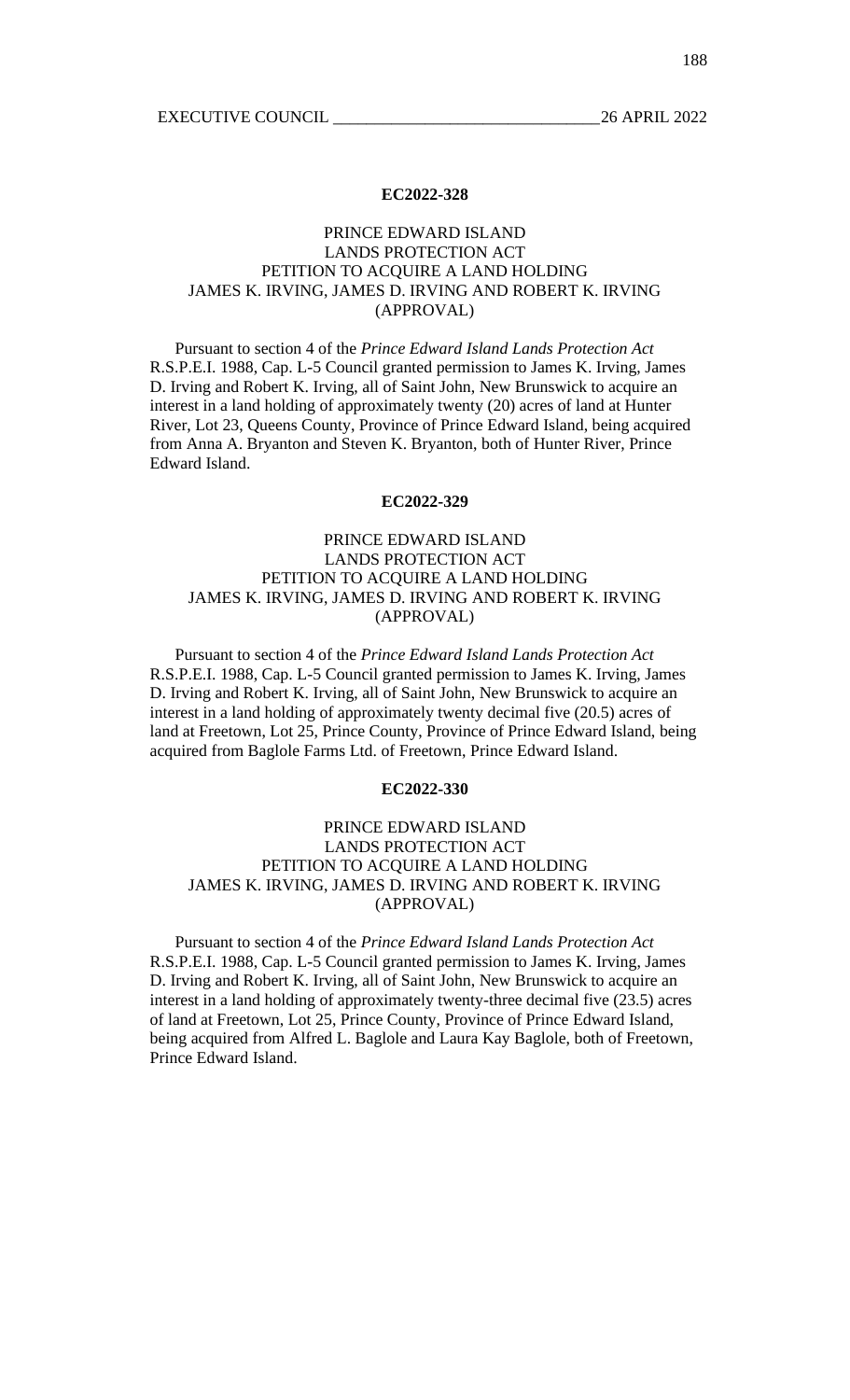# PRINCE EDWARD ISLAND LANDS PROTECTION ACT PETITION TO ACQUIRE A LAND HOLDING JAMES K. IRVING, JAMES D. IRVING AND ROBERT K. IRVING (APPROVAL)

Pursuant to section 4 of the *Prince Edward Island Lands Protection Act* R.S.P.E.I. 1988, Cap. L-5 Council granted permission to James K. Irving, James D. Irving and Robert K. Irving, all of Saint John, New Brunswick to acquire an interest in a land holding of approximately twenty-five (25) acres of land at Cavendish, Lot 23, Queens County, Province of Prince Edward Island, being acquired from Elwin Wyand of Hunter River, Prince Edward Island.

## **EC2022-332**

# PRINCE EDWARD ISLAND LANDS PROTECTION ACT PETITION TO ACQUIRE A LAND HOLDING JAMES K. IRVING, JAMES D. IRVING AND ROBERT K. IRVING (APPROVAL)

Pursuant to section 4 of the *Prince Edward Island Lands Protection Act* R.S.P.E.I. 1988, Cap. L-5 Council granted permission to James K. Irving, James D. Irving and Robert K. Irving, all of Saint John, New Brunswick to acquire an interest in a land holding of approximately twenty-eight (28) acres of land at New London, Lot 21, Queens County, Province of Prince Edward Island, being acquired from Campbellton Farms Inc., of New London, Prince Edward Island.

## **EC2022-333**

# PRINCE EDWARD ISLAND LANDS PROTECTION ACT PETITION TO ACQUIRE A LAND HOLDING JAMES K. IRVING, JAMES D. IRVING AND ROBERT K. IRVING (APPROVAL)

Pursuant to section 4 of the *Prince Edward Island Lands Protection Act* R.S.P.E.I. 1988, Cap. L-5 Council granted permission to James K. Irving, James D. Irving and Robert K. Irving, all of Saint John, New Brunswick to acquire an interest in a land holding of approximately thirty-one (31) acres of land at Summerside, Lot 17, Prince County, Province of Prince Edward Island, being acquired from Red Earth Farms Inc., of Summerside, Prince Edward Island.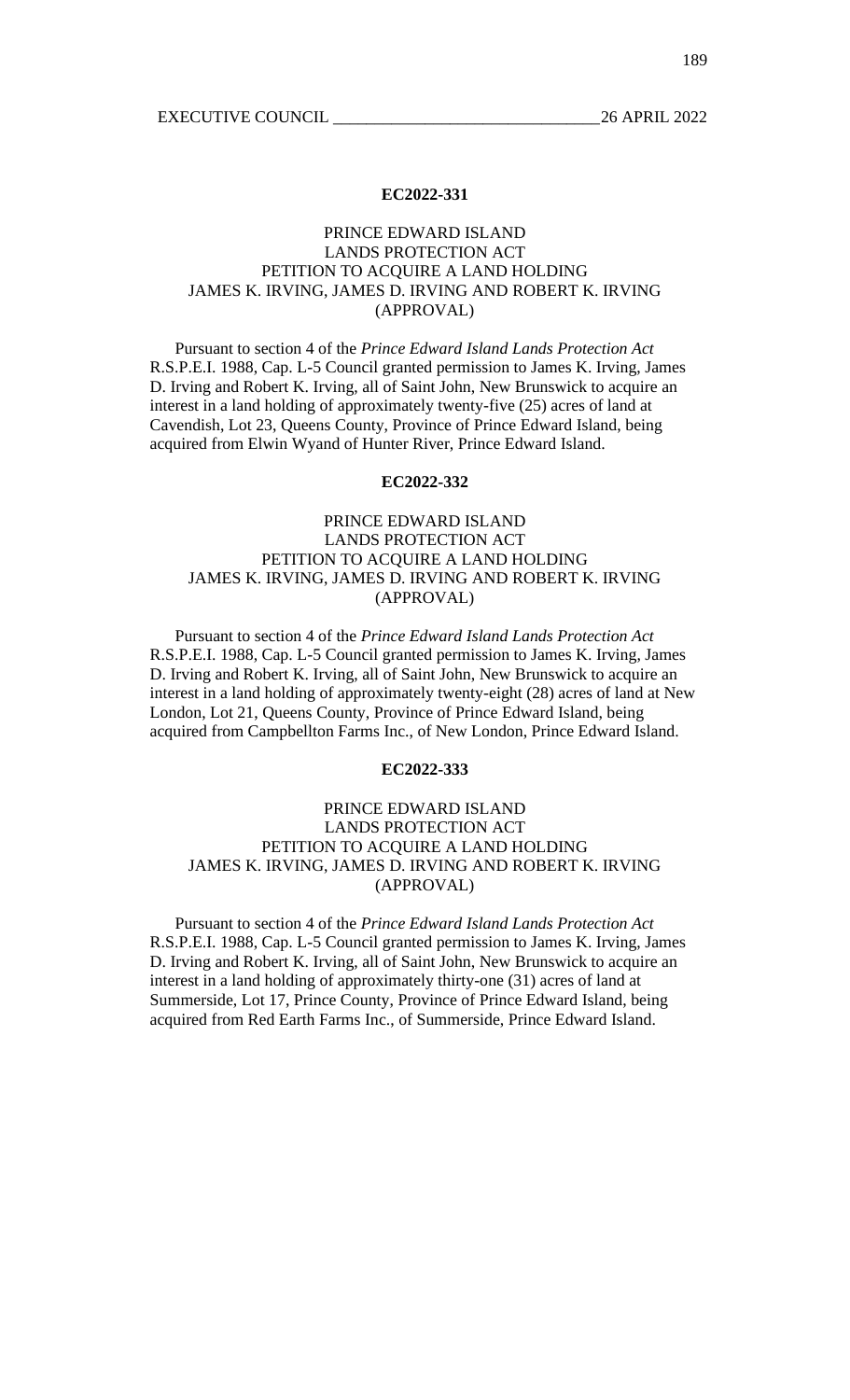# PRINCE EDWARD ISLAND LANDS PROTECTION ACT PETITION TO ACQUIRE A LAND HOLDING JAMES K. IRVING, JAMES D. IRVING AND ROBERT K. IRVING (APPROVAL)

Pursuant to section 4 of the *Prince Edward Island Lands Protection Act* R.S.P.E.I. 1988, Cap. L-5 Council granted permission to James K. Irving, James D. Irving and Robert K. Irving, all of Saint John, New Brunswick to acquire an interest in a land holding of approximately thirty-one (31) acres of land at Mayfield, Lot 23, Queens County, Province of Prince Edward Island, being acquired from Kevin Smith and Allison Smith, both of Hunter River, Prince Edward Island.

### **EC2022-335**

# PRINCE EDWARD ISLAND LANDS PROTECTION ACT PETITION TO ACQUIRE A LAND HOLDING JAMES K. IRVING, JAMES D. IRVING AND ROBERT K. IRVING (APPROVAL)

Pursuant to section 4 of the *Prince Edward Island Lands Protection Act* R.S.P.E.I. 1988, Cap. L-5 Council granted permission to James K. Irving, James D. Irving and Robert K. Irving, all of Saint John, New Brunswick to acquire an interest in a land holding of approximately forty (40) acres of land at Mayfield, Lot 23, Queens County, Province of Prince Edward Island, being acquired from Allan Weeks and Phyllis Weeks, both of Hunter River, Prince Edward Island.

### **EC2022-336**

# PRINCE EDWARD ISLAND LANDS PROTECTION ACT PETITION TO ACQUIRE A LAND HOLDING JAMES K. IRVING, JAMES D. IRVING AND ROBERT K. IRVING (APPROVAL)

Pursuant to section 4 of the *Prince Edward Island Lands Protection Act* R.S.P.E.I. 1988, Cap. L-5 Council granted permission to James K. Irving, James D. Irving and Robert K. Irving, all of Saint John, New Brunswick to acquire an interest in a land holding of approximately forty-seven (47) acres of land at Toronto, Lot 23, Queens County, Province of Prince Edward Island, being acquired from 101258 P.E.I. Inc. of Hunter River, Prince Edward Island.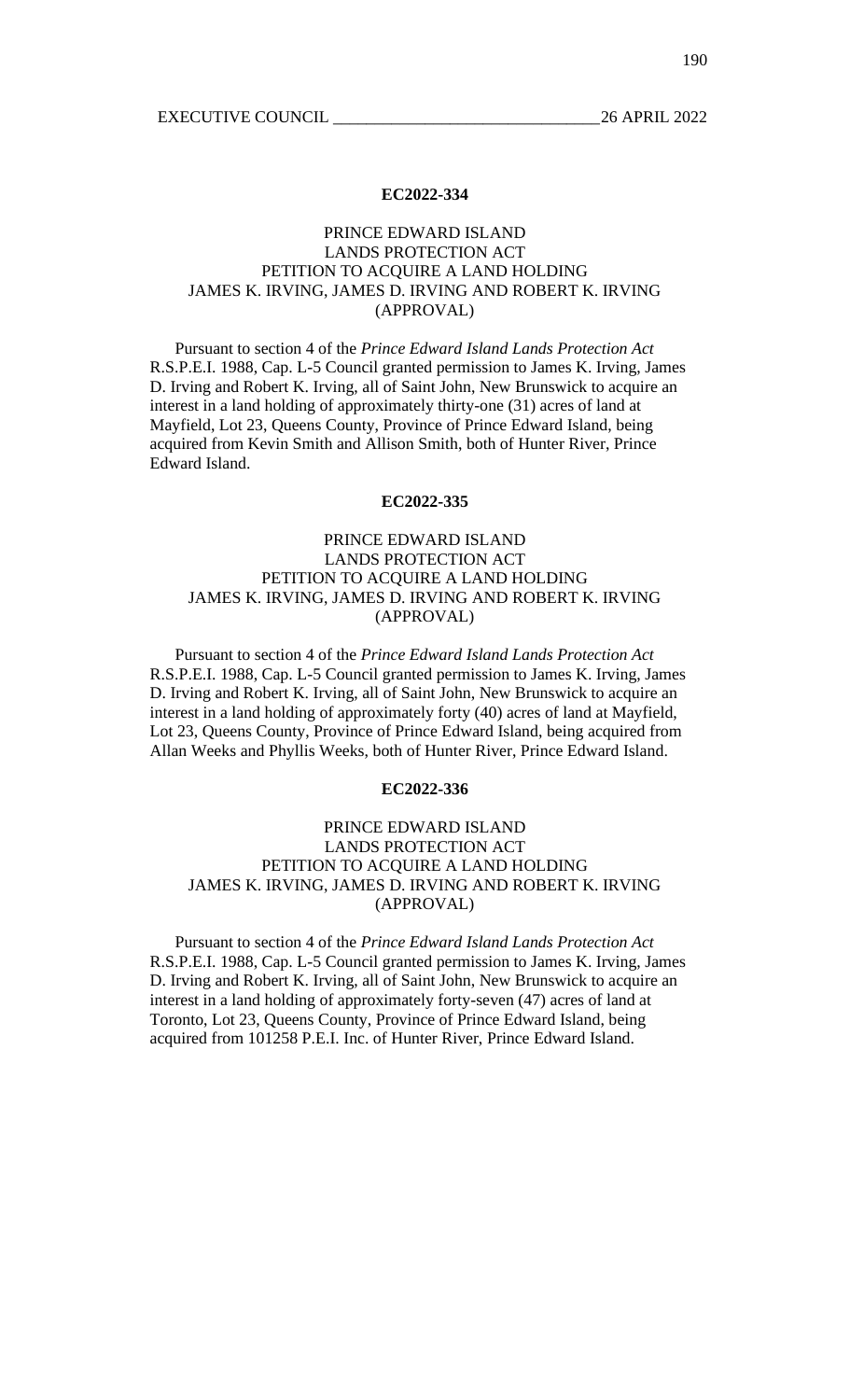# PRINCE EDWARD ISLAND LANDS PROTECTION ACT PETITION TO ACQUIRE A LAND HOLDING JAMES K. IRVING, JAMES D. IRVING AND ROBERT K. IRVING (APPROVAL)

Pursuant to section 4 of the *Prince Edward Island Lands Protection Act* R.S.P.E.I. 1988, Cap. L-5 Council granted permission to James K. Irving, James D. Irving and Robert K. Irving, all of Saint John, New Brunswick to acquire an interest in a land holding of approximately sixty-nine (69) acres of land at Freetown, Lot 25, Prince County, Province of Prince Edward Island, being acquired from the Estate of Elwood Paynter of Freetown, Prince Edward Island.

## **EC2022-338**

# PRINCE EDWARD ISLAND LANDS PROTECTION ACT PETITION TO ACQUIRE A LAND HOLDING JAMES K. IRVING, JAMES D. IRVING AND ROBERT K. IRVING (APPROVAL)

Pursuant to section 4 of the *Prince Edward Island Lands Protection Act* R.S.P.E.I. 1988, Cap. L-5 Council granted permission to James K. Irving, James D. Irving and Robert K. Irving, all of Saint John, New Brunswick to acquire an interest in a land holding of approximately eighty-two (82) acres of land at Mayfield, Lot 23, Queens County, Province of Prince Edward Island, being acquired from Carl L. Toombs and Merton A. Toombs, both of Hunter River, Prince Edward Island.

#### **EC2022-339**

# PRINCE EDWARD ISLAND LANDS PROTECTION ACT PETITION TO ACQUIRE A LAND HOLDING JAMES K. IRVING, JAMES D. IRVING AND ROBERT K. IRVING (APPROVAL)

Pursuant to section 4 of the *Prince Edward Island Lands Protection Act* R.S.P.E.I. 1988, Cap. L-5 Council granted permission to James K. Irving, James D. Irving and Robert K. Irving, all of Saint John, New Brunswick to acquire an interest in a land holding of approximately ninety-two (92) acres of land at Greenvale, Lot 23 and North Rustico, Lot 24, both in Queens County, Province of Prince Edward Island, being acquired from Norman B. Smith of Summerside, Prince Edward Island.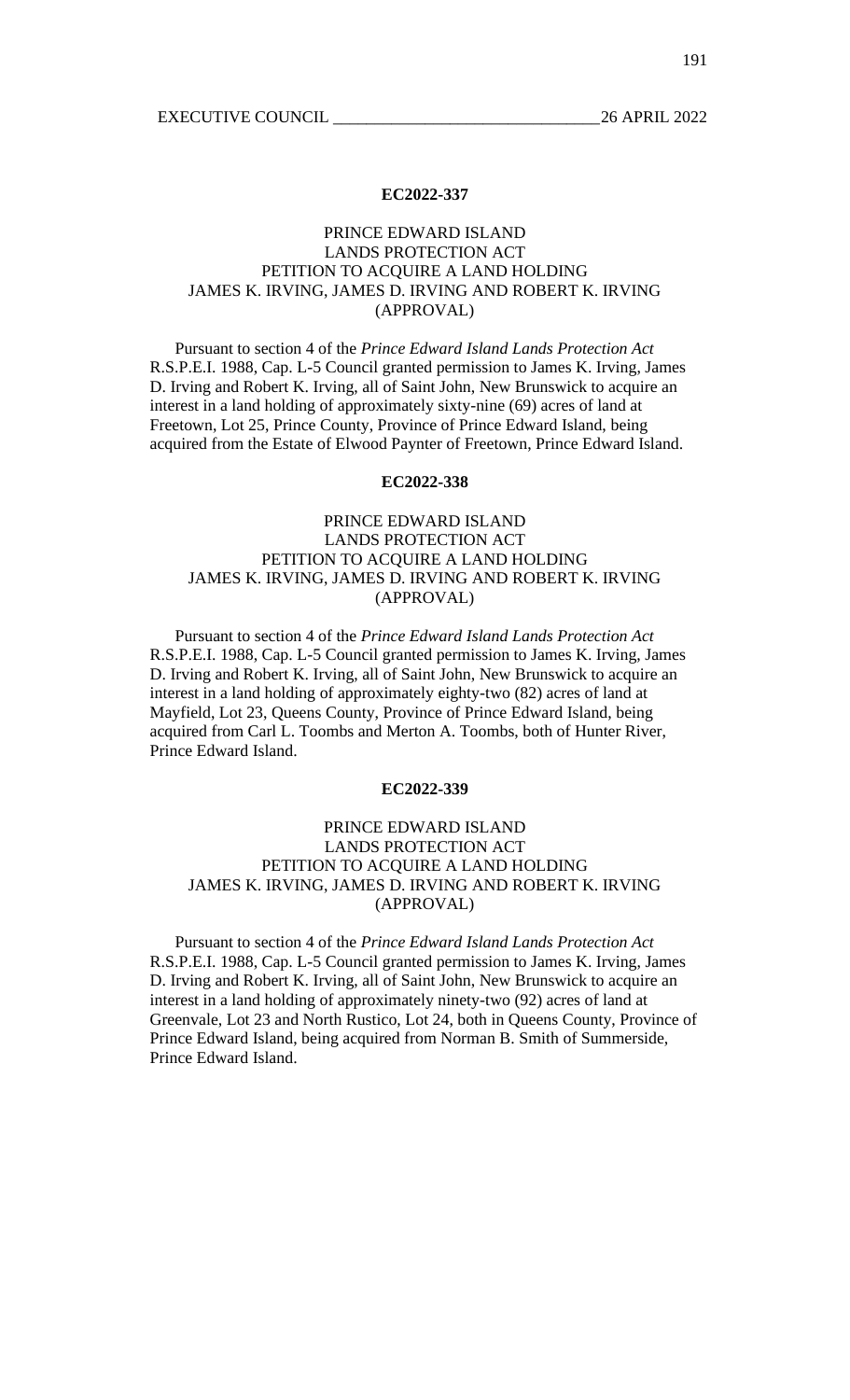# PRINCE EDWARD ISLAND LANDS PROTECTION ACT PETITION TO ACQUIRE A LAND HOLDING JAMES K. IRVING, JAMES D. IRVING AND ROBERT K. IRVING (APPROVAL)

Pursuant to section 4 of the *Prince Edward Island Lands Protection Act* R.S.P.E.I. 1988, Cap. L-5 Council granted permission to James K. Irving, James D. Irving and Robert K. Irving, all of Saint John, New Brunswick to acquire an interest in a land holding of approximately one hundred and nine (109) acres of land at North St. Eleanors, Lot 17, Prince County, Province of Prince Edward Island, being acquired from Heritage Homestead Inc., of Summerside, Prince Edward Island.

## **EC2022-341**

# PRINCE EDWARD ISLAND LANDS PROTECTION ACT PETITION TO ACQUIRE A LAND HOLDING HENDERIKUS (HENRY) NIJHOF AND BETHAN (BETH) NIJHOF (DENIAL)

Council, having under consideration an application (#N6285) for acquisition of a land holding under authority of section 4 of the *Prince Edward Island Lands Protection Act* R.S.P.E.I. 1988, Cap L-5, denied permission to Henderikus (Henry) Nijhof and Bethan (Beth) Nijhof, both of Ile des Chênes, Manitoba to acquire an interest in a land holding of approximately five hundred and thirteen decimal seven (513.7) acres of land at York, Lot 34, Queens County, currently owned by Beert Duitman and Hermina Duitman Witteveen, both of York, Prince Edward Island.

## **EC2022-342**

## PRINCE EDWARD ISLAND LANDS PROTECTION ACT PETITION TO ACQUIRE A LAND HOLDING AMANDA RICHARDVILLE AND DANIEL HASHIMOTO (TO RESCIND)

Council, having under consideration Order-in-Council EC2022-156 of February 22, 2022, rescinded the said Order forthwith, thus rescinding permission for Amanda Richardville and Daniel Hashimoto, both of Porter Ranch, California to acquire a land holding of approximately fifty (50) acres of land at Hazelbrook, Lot 49, Queens County, Province of Prince Edward Island, being acquired from Todd E. MacLean, Savannah Belsher-MacLean and Roderick MacLean, all of Belfast, Prince Edward Island.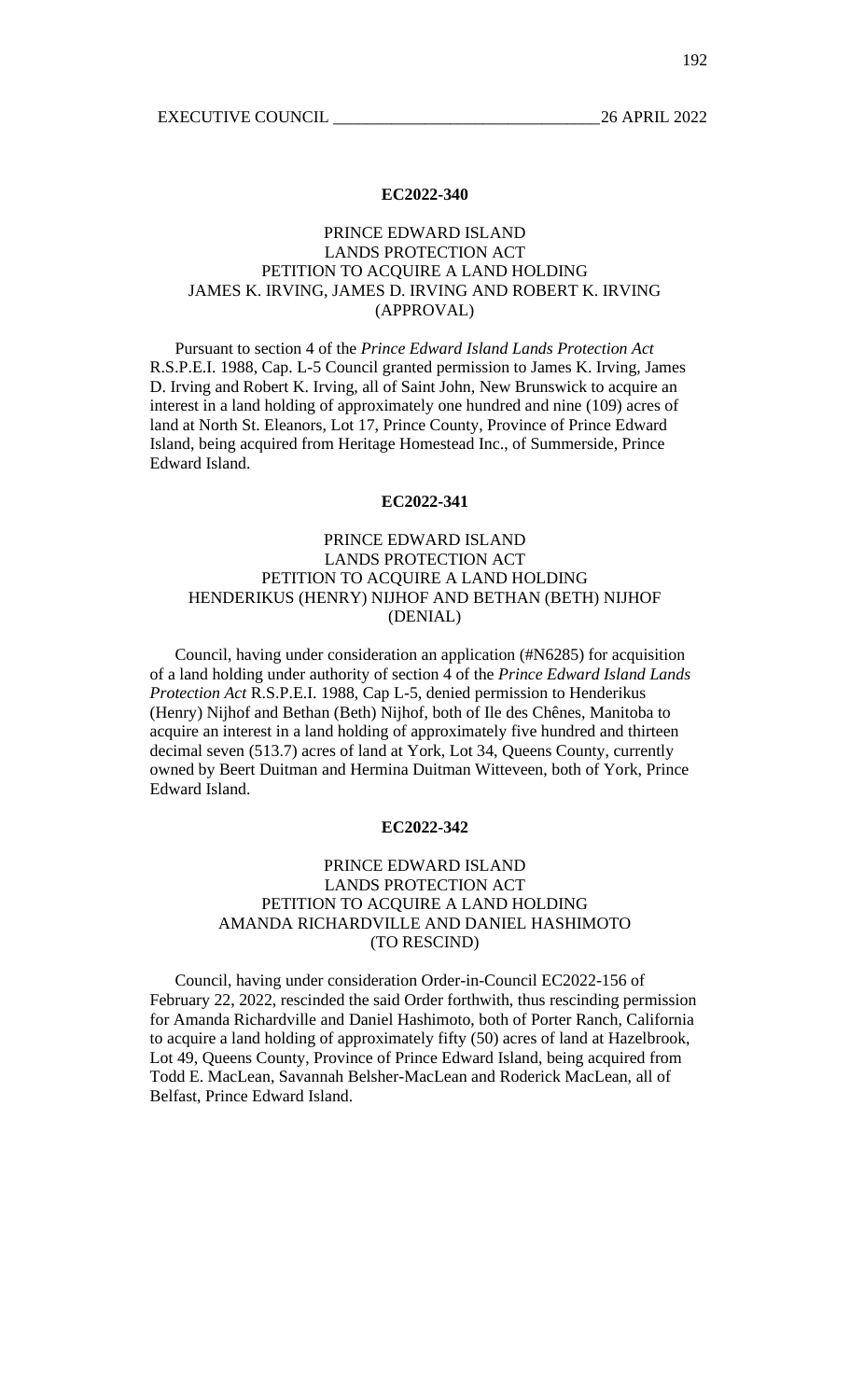# PRINCE EDWARD ISLAND LANDS PROTECTION ACT PETITION TO ACQUIRE A LAND HOLDING KAREN SCHUMACHER (APPROVAL)

Pursuant to section 4 and section 9 of the *Prince Edward Island Lands Protection Act* R.S.P.E.I. 1988, Cap. L-5 Council granted permission to Karen Schumacher of Kitchener, Ontario to acquire a land holding of approximately one hundred and twelve (112) acres of land at Head of Cardigan, Lot 52, Kings County, Province of Prince Edward Island, being acquired from Hans Herbert Klein as Executor of The Estate of Dr. Hans Richard Weiss of Town of Telfs, Republic of Austria PROVIDED THAT the said real property is identified for non-development use pursuant to the Land Identification Regulations (EC606/95) made under the said Act.

#### **EC2022-344**

# PRINCE EDWARD ISLAND LANDS PROTECTION ACT PETITION TO ACQUIRE A LAND HOLDING SUSAN SIERKE (APPROVAL)

Pursuant to section 4 of the *Prince Edward Island Lands Protection Act* R.S.P.E.I. 1988, Cap. L-5 Council granted permission to Susan Sierke of Long Creek, Prince Edward Island to acquire a land holding of approximately three decimal three (3.3) acres of land at Long Creek, Lot 65, Queens County, Province of Prince Edward Island, being acquired from Jordan Dennis of Cornwall, Prince Edward Island.

## **EC2022-345**

## PRINCE EDWARD ISLAND LANDS PROTECTION ACT PETITION TO ACQUIRE A LAND HOLDING DAVID SAUNDERS AND MARIDEL ANCHETA (APPROVAL)

Pursuant to section 4 of the *Prince Edward Island Lands Protection Act* R.S.P.E.I. 1988, Cap. L-5 Council granted permission to David Saunders and Maridel Ancheta, both of Lakefield, Ontario to acquire an interest in a land holding of approximately one hundred and seventy-eight decimal three (178.3) acres of land at Cymbria, Lot 24, Queens County, Province of Prince Edward Island, being acquired from Rustico Resort Ltd. of Rustico, Prince Edward Island.